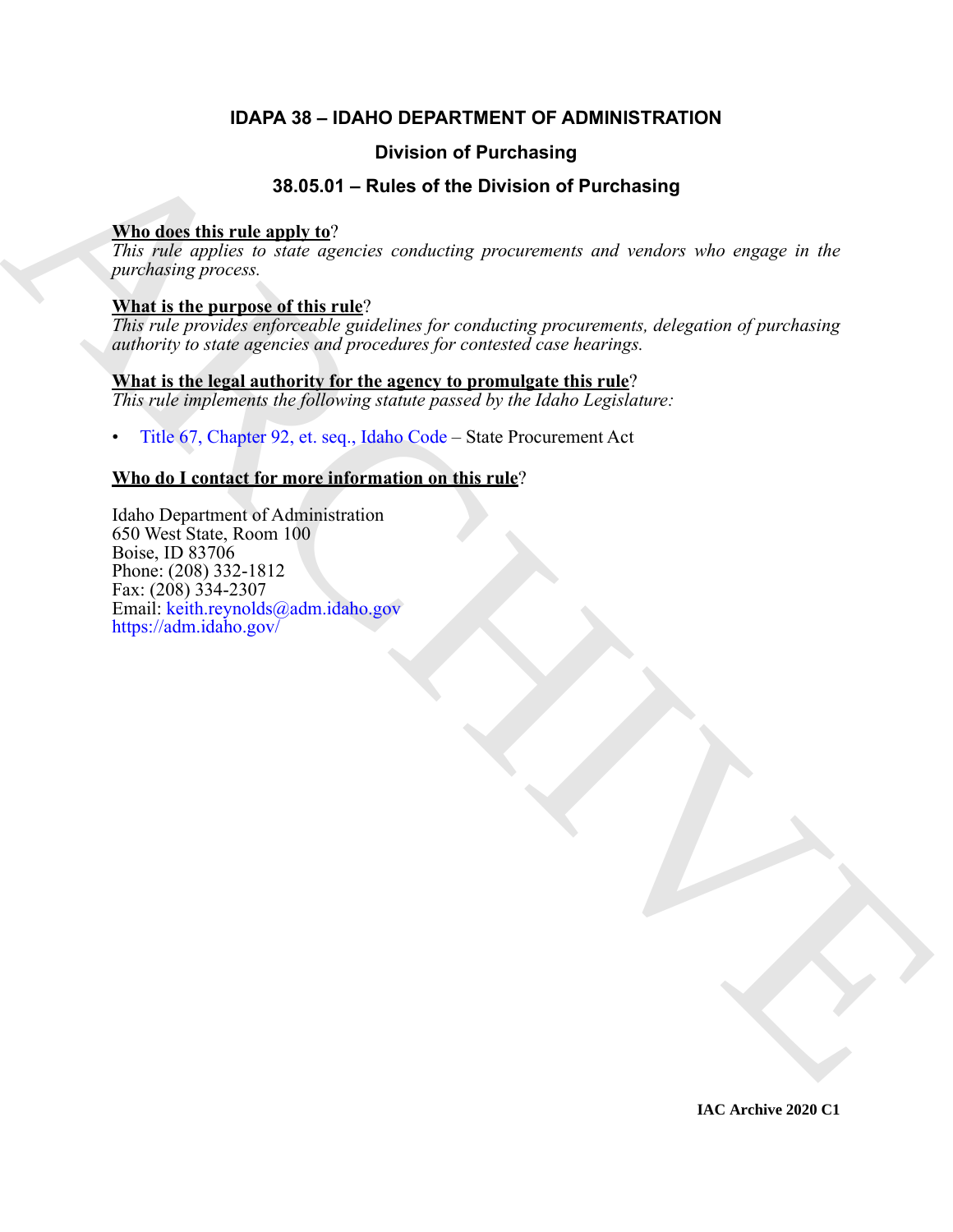# *Table of Contents*

| 38.05.01 - Rules of the Division of Purchasing                                       |  |
|--------------------------------------------------------------------------------------|--|
|                                                                                      |  |
|                                                                                      |  |
|                                                                                      |  |
|                                                                                      |  |
| <b>SUBCHAPTER A - RULES GOVERNING PURCHASING</b>                                     |  |
|                                                                                      |  |
|                                                                                      |  |
|                                                                                      |  |
|                                                                                      |  |
|                                                                                      |  |
|                                                                                      |  |
|                                                                                      |  |
| 033. Purchase Of Telecommunications Or Information Technology Property.  7           |  |
|                                                                                      |  |
|                                                                                      |  |
| 041. Procedure Followed In The Solicitation Of Bids And Proposals.  8                |  |
|                                                                                      |  |
|                                                                                      |  |
|                                                                                      |  |
|                                                                                      |  |
| 046. Determination Of Fair Market Price For Rehabilitation Agency Acquisitions. . 11 |  |
|                                                                                      |  |
| 051. Content Of Solicitations Issued Under A Formal Sealed Procedure.  11            |  |
|                                                                                      |  |
| 052. Changes To Invitation To Bid Or Request For Proposals.  11                      |  |
| 061. Form Of Submission For Solicitations Issued Under                               |  |
|                                                                                      |  |
|                                                                                      |  |
|                                                                                      |  |
|                                                                                      |  |
|                                                                                      |  |
| 072. Late Bids/proposals, Late Withdrawals And Late Modifications.  12               |  |
|                                                                                      |  |
|                                                                                      |  |
|                                                                                      |  |
|                                                                                      |  |
|                                                                                      |  |
|                                                                                      |  |
|                                                                                      |  |
|                                                                                      |  |
|                                                                                      |  |
|                                                                                      |  |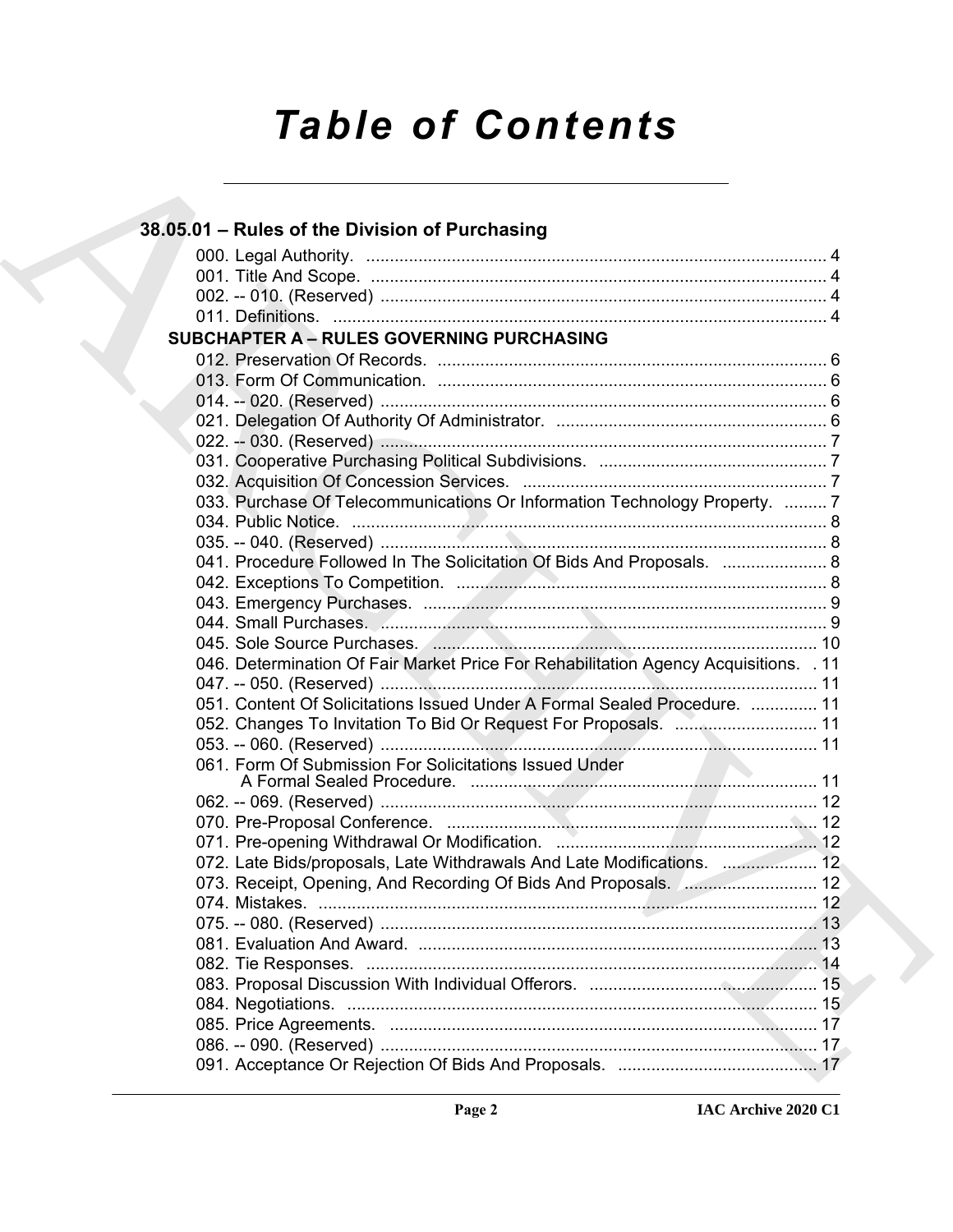# Table of Contents (cont'd)

| <b>SUBCHAPTER B - RULES GOVERNING CONTESTED CASE HEARINGS</b><br>ON BID APPEALS AT THE DIVISION OF PURCHASING                                      |  |
|----------------------------------------------------------------------------------------------------------------------------------------------------|--|
|                                                                                                                                                    |  |
|                                                                                                                                                    |  |
|                                                                                                                                                    |  |
|                                                                                                                                                    |  |
|                                                                                                                                                    |  |
|                                                                                                                                                    |  |
|                                                                                                                                                    |  |
|                                                                                                                                                    |  |
|                                                                                                                                                    |  |
|                                                                                                                                                    |  |
|                                                                                                                                                    |  |
|                                                                                                                                                    |  |
|                                                                                                                                                    |  |
|                                                                                                                                                    |  |
| the contract of the contract of the contract of the contract of the contract of<br>the contract of the contract of the contract of the contract of |  |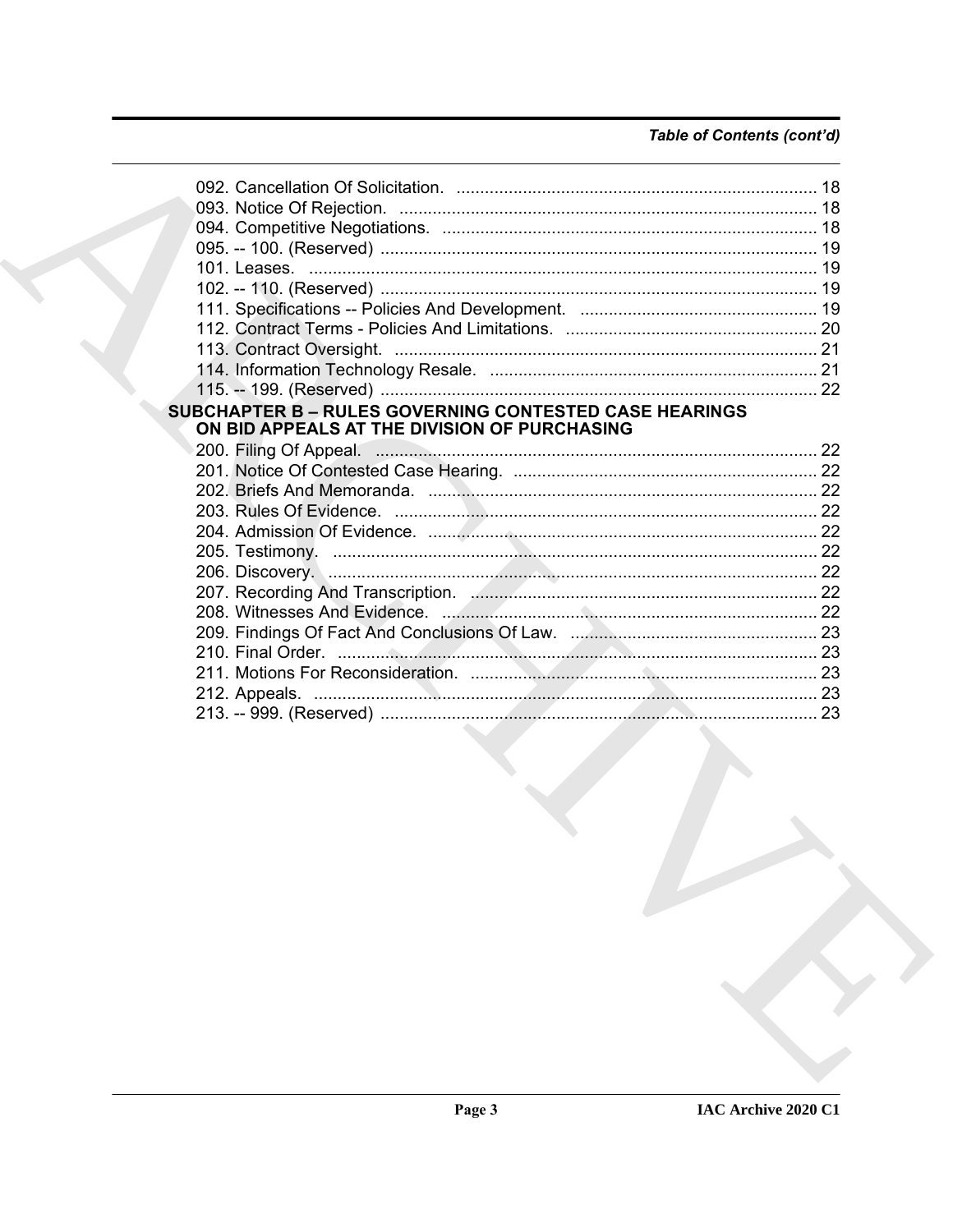#### **38.05.01 – RULES OF THE DIVISION OF PURCHASING**

#### <span id="page-3-16"></span><span id="page-3-1"></span><span id="page-3-0"></span>**000. LEGAL AUTHORITY.**

The following rules are promulgated in accordance with Section 67-9205(11), Idaho Code, by the administrator of the division of purchasing. (4-7-11)

#### <span id="page-3-17"></span><span id="page-3-2"></span>**001. TITLE AND SCOPE.**

**01. Title**. These rules are titled IDAPA 38.05.01, "Rules of the Division of Purchasing," Department of Administration, IDAPA 38, Title 05, Chapter 01. (3-15-02)

**02. Scope**. These rules shall be utilized by any other state agency acquiring property under these rules or through delegated authority. These rules also govern the contested case hearing process. (3-20-20)

#### <span id="page-3-3"></span>**002. -- 010. (RESERVED)**

#### <span id="page-3-5"></span><span id="page-3-4"></span>**011. DEFINITIONS.**

Unless defined otherwise in these rules, the definitions set forth in Section 67-9203, Idaho Code, apply to this chapter. (3-29-17)

<span id="page-3-6"></span>**01. Alternate**. Property or services that are not at least a functional equal in features, performance or e brand, model or specification designated as the standard. (3-15-02) use of the brand, model or specification designated as the standard.

<span id="page-3-7"></span>**Brand Name or Equal Specification**. A specification that uses a brand name to describe the standard of quality, performance or other characteristics being solicited and that invites the submission of equivalent products.  $(3-29-17)$ 

<span id="page-3-8"></span>**03. Brand Name Specification**. A specification calling for one (1) or more products by manufacturers' names or catalogue numbers. (3-29-17)

<span id="page-3-9"></span>**04. Buyer**. An employee of the division of purchasing designated as a buyer, contract-administrator, purchasing agent, contracting officer, or similar designation by the administrator, including, where appropriate, the administrator and other management personnel. The term also includes authorized employee(s) of a purchasing authority.  $(3-29-17)$ authority.  $(3-29-17)$ 

<span id="page-3-10"></span>**05. Competitive Negotiation**. Procedure by which the buyer negotiates with one (1) or more responsive offerors in accordance with the provisions of an invitation to negotiate. (3-20-19)

<span id="page-3-12"></span><span id="page-3-11"></span>**06. Concession Services**. The granting by the purchasing authority of a right, franchise, authority, property interest or option to a contractor, regardless of whether an expenditure of state or other funds occurs.

 $(3-29-17)$ 

The following relevant generalization is accordance with Societies (2-920511), looking Cock, by the relationship of the following relationship of the main control of the state of the state of the state of the state of the **07. Consultant Services**. Work, rendered by either individuals or firms who possess specialized knowledge, experience, and expertise to investigate assigned problems or projects and to provide counsel, review, design, development, analysis or advice in formulating or implementing programs or services or improvements in programs or services, including but not limited to such areas as management, personnel, finance, accounting and planning. The consultant's services, opinions or recommendations will be performed according to the consultant's methods without being subject to the control of the agency except as to the result of the work. (3-29-17)

<span id="page-3-13"></span>**08. Contract Administration**. Actions taken related to changes to contracts, including amendments, renewals and extensions; as well as receipt, review and retaining of the contract and contract-related documents; and exercise of remedies. (3-29-17) exercise of remedies.

<span id="page-3-14"></span>**09. Contract Management**. Actions taken to ensure that both the agency and contractor comply with the requirements of the contract. Includes some functions related to solicitation development and contract development and close-out; also includes, but is not limited to regular monitoring of the contractor's day-to-day performance, evaluation of deliverables, invoice review, payment approval, progress tracking, regular status meetings, and management of state-owned property and other resources used in contract performance management. (3-29-17)

<span id="page-3-15"></span>**10. Division**. The division of purchasing of the department of administration as established by Section 67-9204, Idaho Code. Whenever a purchase is made by the division on behalf of another agency, the division shall be deemed to be acting as the agent for such agency. (3-15-02)

**Section 000 Page 4**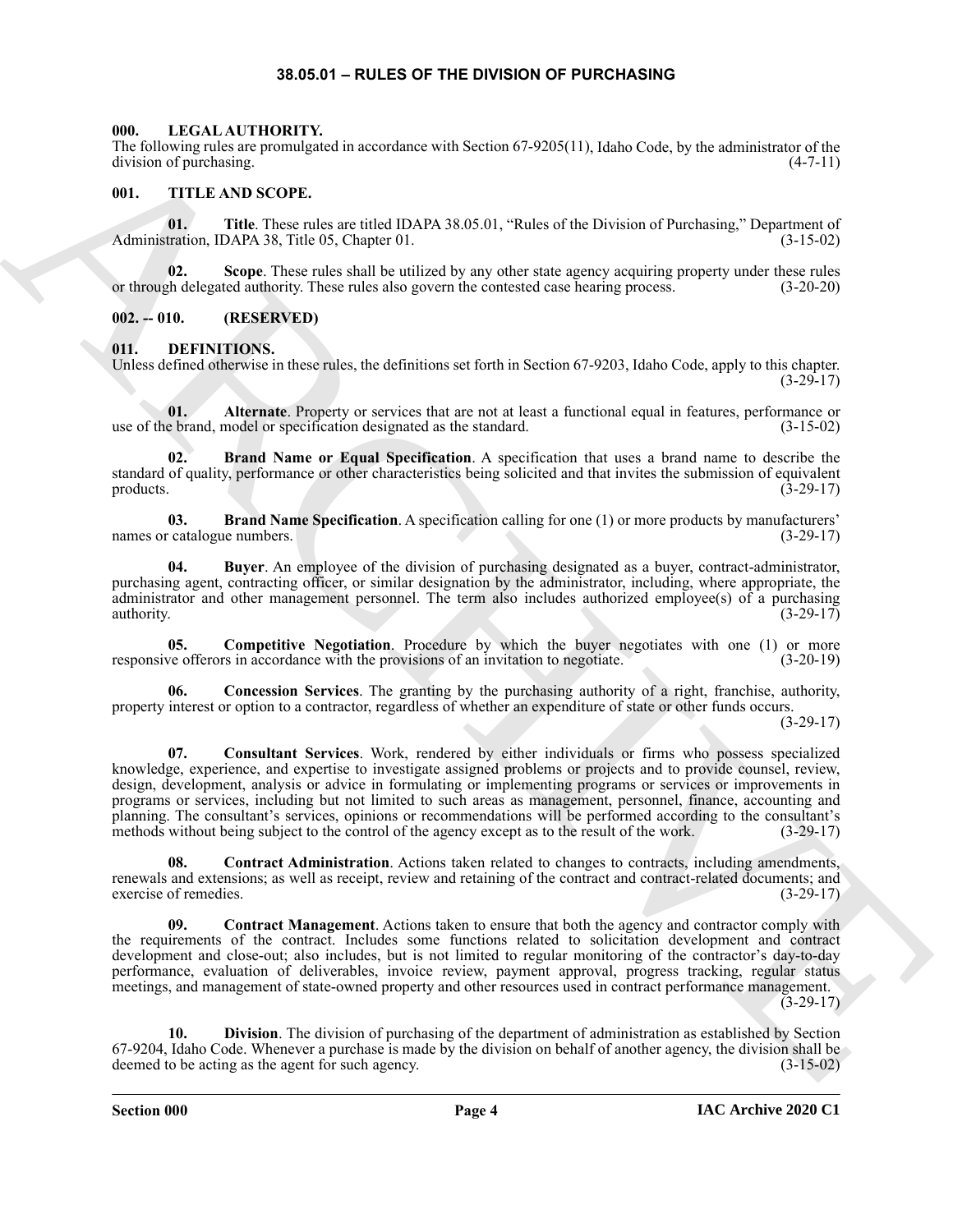<span id="page-4-2"></span><span id="page-4-1"></span><span id="page-4-0"></span>**11. Document**. When used in these rules, may include electronic documents.  $(3-15-02)$ 

**12. Equal**. Property that meets or exceeds the quality, performance and use of the brand, model or specifications in the invitation to bid, request for proposals or request for quote.  $(3-20-19)$ 

13. Formal Sealed Procedure. Procedure by which the buyer solicits competitive sealed bids or competitive sealed proposals by means of an invitation to bid or request for proposals. (3-15-02)

<span id="page-4-3"></span>**14. Informal Solicitation**. Procedure by which the buyer solicits informal competitive quotes by means of a request for quote. (3-29-17)

<span id="page-4-4"></span>**15. Invitation to Bid**. All documents, whether attached or incorporated by reference, utilized for soliciting formal sealed bids. (3-29-17)

<span id="page-4-5"></span>**16.** Invitation to Negotiate. All documents, whether attached or incorporated by reference, utilized for a competitive negotiation. (3-20-19) soliciting proposals for a competitive negotiation.

<span id="page-4-7"></span><span id="page-4-6"></span>**17. Offeror**. A vendor who has submitted a response to a request for proposals or invitation to negotiate for property to be acquired by the state. (3-20-19)

**Experiment of Administration**<br> **Experiment When order and have rate, any include content when the Division of Purchasing<br>
12. Legend Proventy dout need to merely the quadra performance of the content of Fig. 1930<br>
precis 18. Professional Services**. Work rendered by an independent contractor whose occupation is the rendering of such services and who has a professional knowledge of some department of learning or science used by its practical application to the affairs of others or in the practice of an art founded on it, including but not limited to accounting and auditing, legal, medical, nursing, education, actuarial, veterinarian, information technology and research. The knowledge is founded upon prolonged and specialized intellectual training that enables a particular service to be rendered. The word "professional" implies professed attainments in special knowledge as distinguished from mere skills. (3-29-17)

<span id="page-4-8"></span>**19. Proposal**. A written response including pricing information to a request for proposals that describes the solution or means of providing the property requested and which proposal is considered an offer to perform a contract in full response to the request for proposals. Price may be an evaluation criterion for proposals, but will not necessarily be the predominant basis for contract award. When used in conjunction with an invitation to negotiate, a proposal may or may not initially include pricing information, as provided in the solicitation. (3-20-19)

<span id="page-4-15"></span><span id="page-4-10"></span><span id="page-4-9"></span>**20. Public Agency**. Has the meaning set forth in Section 67-2327, Idaho Code. (3-15-02)

**21. Purchase**. The act of acquiring or procuring property for state use or the result of an acquisition action.  $(3-15-02)$ 

**22. Purchase Order**. Notification to the contractor to provide the stated property under the terms and conditions set forth in the purchase order. It may include the form of the state's acceptance of a vendor's quote, proposal or bid. See also definition of contract. (3-29-17)

<span id="page-4-11"></span>**23. Purchasing Authority**. The division or an agency exercising authority based on a delegation of authority by the administrator to an individual or an agency; or as otherwise provided under these rules to engage in the conduct of purchasing. (3-29-17)

<span id="page-4-12"></span>**24.** Quote. An offer to supply property in response to a request for quote and generally used for solicitation procedures. (3-29-17) informal solicitation procedures.

<span id="page-4-13"></span>**25. Request for Proposals**. Includes all documents, whether attached or incorporated by reference, utilized for soliciting competitive proposals as a component of the formal sealed procedure and is generally utilized in the acquisition of services or other complex purchases. (3-29-17)

<span id="page-4-14"></span>**26. Request for Quote**. The document, form or method generally used for purchases solicited in accordance with informal solicitation procedures. (3-29-17)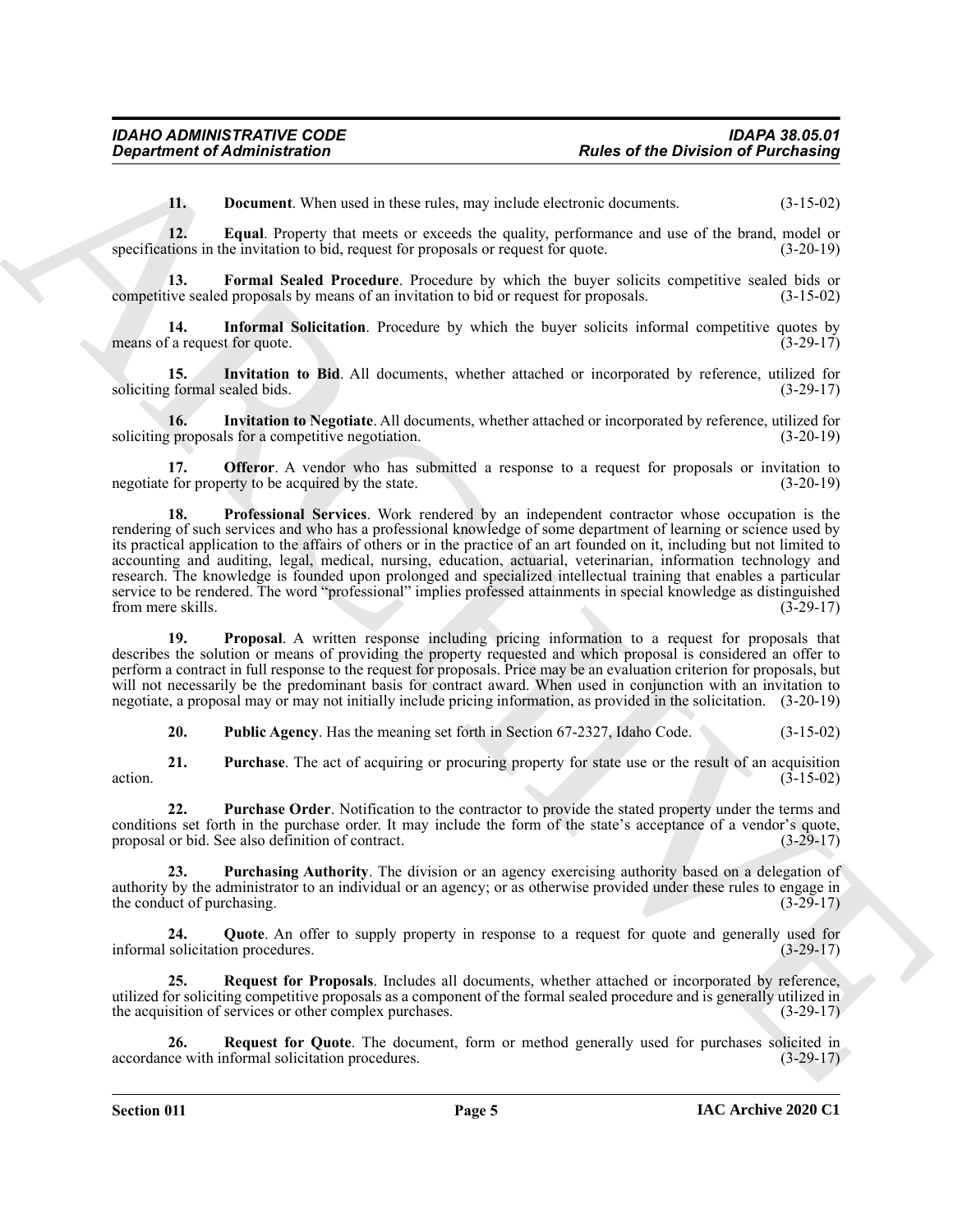<span id="page-5-5"></span>**27. Requisition**. A standard state or agency specific form that serves as a purchasing request and that requests that the purchasing authority acquire the property. (3-29-17)

<span id="page-5-6"></span>**28. Sealed**. Includes invitations to bid and requests for proposals electronically sealed and submitted in accordance with requirements or standards set by the division and bids and proposals manually sealed and submitted.  $(3-29-17)$ 

**29. Sealed Procedure Limit**. That dollar amount, as established by these rules, above which the formal sealed procedure will be used. The amount may be lowered by the administrator to maintain full disclosure or competitive purchasing or otherwise achieve overall state efficiency and economy. (3-29-17)

<span id="page-5-9"></span><span id="page-5-8"></span><span id="page-5-7"></span>**30. Small Purchase**. An acquisition that costs less than the sealed procedure limit. (3-15-02)

**31. State**. The state of Idaho including each agency unless the context implies other states of the United States.  $(3-29-17)$ 

**32. Telecommunications**. All present and future forms of hardware, software or services used or required for transmitting voice, data, video or images. (3-29-17)

<span id="page-5-16"></span><span id="page-5-11"></span><span id="page-5-10"></span>**33.** Written. When used in these rules, may include an electronic writing.  $(3-15-02)$ 

#### <span id="page-5-17"></span>**SUBCHAPTER A – RULES GOVERNING PURCHASING**

#### <span id="page-5-1"></span><span id="page-5-0"></span>**012. PRESERVATION OF RECORDS.**

Records of a purchasing authority, which are created or held pursuant to these rules, may be kept in such format as prescribed by the purchasing authority responsible for record retention; and otherwise in accordance with record preservation and retention policies established by the agency designated by the legislature for such purpose.

(3-20-19)

#### <span id="page-5-15"></span><span id="page-5-2"></span>**013. FORM OF COMMUNICATION.**

Any written communication authorized or required by these rules may be provided electronically, or in another format as designated by the administrator. (3-20-19) format as designated by the administrator.

#### <span id="page-5-3"></span>**014. -- 020. (RESERVED)**

#### <span id="page-5-12"></span><span id="page-5-4"></span>**021. DELEGATION OF AUTHORITY OF ADMINISTRATOR.**

**Experiment of Administration**<br>
21. **Register of the Division of Parchisis** of the Constant of Parchisis of the Division of Parchisis of the Constant of Parchisis of the Constant of Parchisis of the Constant of Parchisis Whenever a purchase is made by the division of purchasing on behalf of another agency, the division shall be deemed to be acting as the agent for such agency. The division shall administer the acquisition of all property for agencies except those for which the agencies have separate statutory purchasing authority. The administrator may delegate in writing such authority as deemed appropriate to employees of the division, an agency or employees of an agency. Such delegations shall remain in effect unless modified or until revoked in writing. All delegations must be given in writing prior to the acquisition of the property. All acquisitions under delegated authority must be made according to these purchasing rules, the policies developed by the division, and the conditions established by the administrator in the delegation. Delegations shall be subject to periodic reporting and review as directed by the administrator.

(3-29-17)

<span id="page-5-14"></span>**01. Manner of Submission**. Request for delegated purchasing authority must be submitted in writing, and in a manner established by the administrator. (3-29-17) on a form and in a manner established by the administrator.

<span id="page-5-13"></span>**02.** Accompaniments to Application. Application for authority must be accompanied by the following: (3-29-17) following: (3-29-17)

**a.** Documentation that the proposed designee demonstrates sufficient purchasing knowledge and ability to accommodate the agency's particular needs; (3-29-17)

**b.** A demonstrated need for the dollar limit of authority requested;  $(3-29-17)$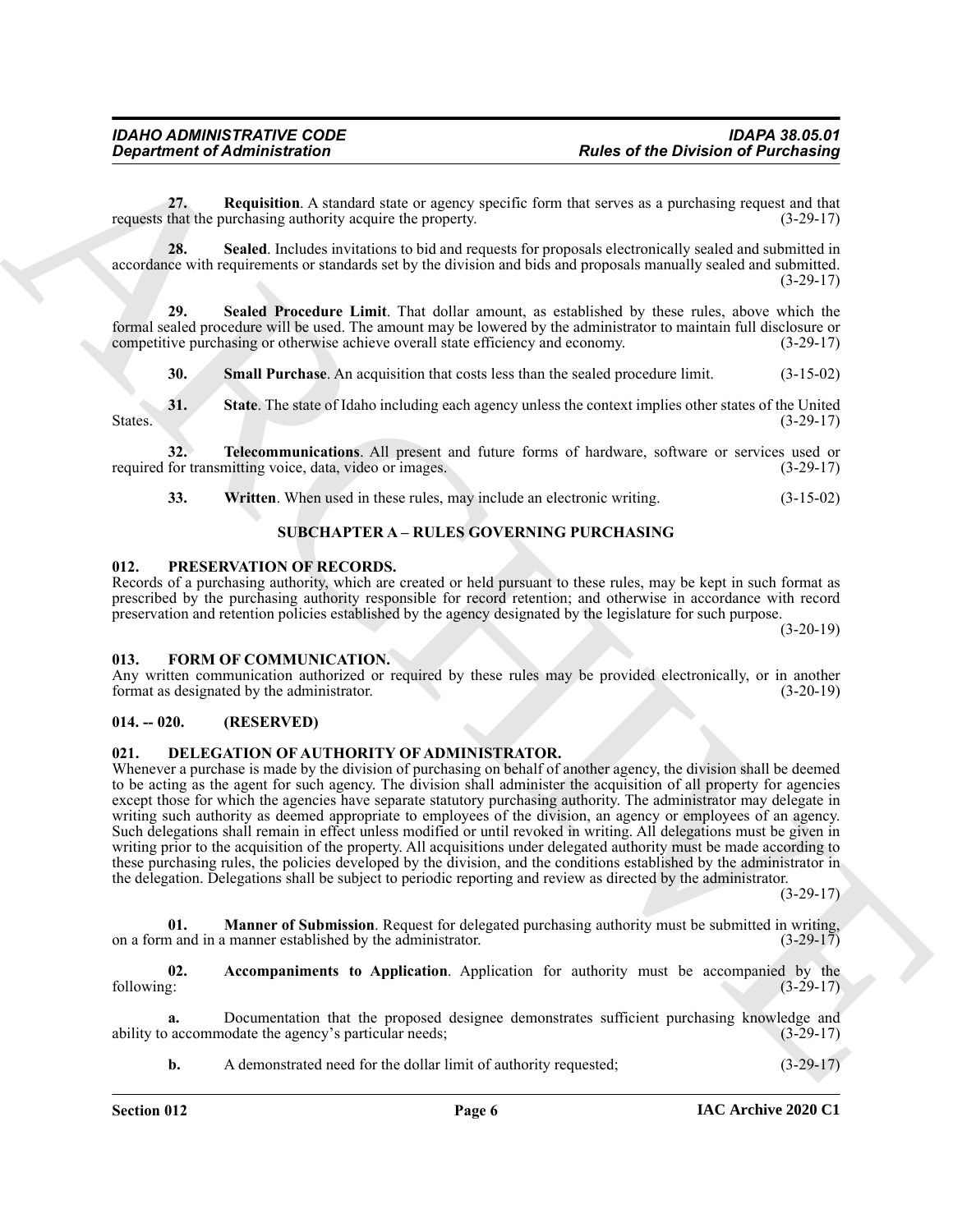**c.** An agency purchasing manual outlining internal operational processes and procedures related to the conduct of purchasing within the agency; and  $(3-29-17)$ 

**d.** A written plan for continual training for staff which includes routine participation in training sessions, workshops and conferences offered by the division. (3-29-17)

<span id="page-6-9"></span>**03. Policy**. The administrator will establish a delegated purchasing authority policy applicable to all designees; and may place additional conditions on individual delegated authority, in order to ensure consistency in the procurement process as well as proper oversight and compliance with state purchasing code, rules and applicable policy.  $(3-29-17)$ 

<span id="page-6-7"></span>**04. Designee Responsibility**. Agency designee(s) are responsible for all procurement-related activities conducted for designee's agency under authority delegated by the administrator. (3-29-17)

<span id="page-6-11"></span>**05.** Sub-delegation. Designees may sub-delegate purchasing authority within their respective agencies it with the designee's capacity to monitor and oversee such activity. (3-29-17) consistent with the designee's capacity to monitor and oversee such activity.

<span id="page-6-6"></span>**06. Authority Not Transferable**. Authority is not transferable and will automatically terminate when the designee leaves the employment of the requesting agency; however, an agency may apply to the administrator for the immediate designation of an interim designee to exercise delegated purchasing authority for a time period not exceeding ninety (90) days, subject to conditions outlined by the administrator, relative to the purchasing competency of the interim designee.  $(3-29-17)$ of the interim designee.

<span id="page-6-10"></span>**07.** Quarterly Review. The administrator will review the activities of a designee with delegated ng authority on no less than a quarterly basis. purchasing authority on no less than a quarterly basis.

<span id="page-6-8"></span>**Failure to Comply.** Failure to comply with the conditions included in the written authorization provided by the administrator may result in immediate rescission of authority, increased monitoring, reduction in authority level, additional training, or other action deemed appropriate by the administrator to ensure compliance with purchasing code, rules and applicable policy. (3-29-17)

#### <span id="page-6-0"></span>**022. -- 030. (RESERVED)**

#### <span id="page-6-5"></span><span id="page-6-1"></span>**031. COOPERATIVE PURCHASING POLITICAL SUBDIVISIONS.**

The various bid statutes relating to municipal corporations, school districts, and counties may authorize these political subdivisions to utilize any contract entered into by the state. A public agency may use open contracts as authorized by statute and the terms of the open contract; and the state may otherwise cooperate with political subdivisions in the acquisition of property. (3-29-17)

#### <span id="page-6-4"></span><span id="page-6-2"></span>**032. ACQUISITION OF CONCESSION SERVICES.**

If there is no expenditure of state funds, the acquisition of concession services, including but not limited to, exclusive-rights contracts, franchises, vending services, options, pouring contracts, service contracts, advertising contracts, broadcast rights to sporting events or other similar types of property, may be conducted by each purchasing authority as it determines to be in its best interest; provided, however, concessions within the definition of a food service facility set forth in Section 67-6902, Idaho Code, shall comply with the provisions of Title 67, Chapter 69, Idaho Code. The purchasing authority is encouraged to utilize a competitive process if determined to be in its best interest. (3-29-17)

#### <span id="page-6-12"></span><span id="page-6-3"></span>**033. PURCHASE OF TELECOMMUNICATIONS OR INFORMATION TECHNOLOGY PROPERTY.**

**Experiment of Administration**<br> **Experiment of Administration**<br>
An agency purchasing manual evaluation is increased to the activity of the China of Patchia and<br>
the same of patchia and the same of continue and the same of Unless otherwise exempted by statute or these rules, all agency requests exceeding the sealed procedure limit for telecommunications or information technology property must be reviewed and approved by the office of information technology services within the office of the governor before submission to the division. It is the requesting agency's responsibility to attach any approvals to any requisitions submitted to the division. Acquisitions of these types of property are subject to these rules and so agencies should plan in advance to allow for review by the office of information technology services. All acquisitions of telecommunications and information technology property will conform to the guidelines and policies established or adopted by the governing or policy board or council created by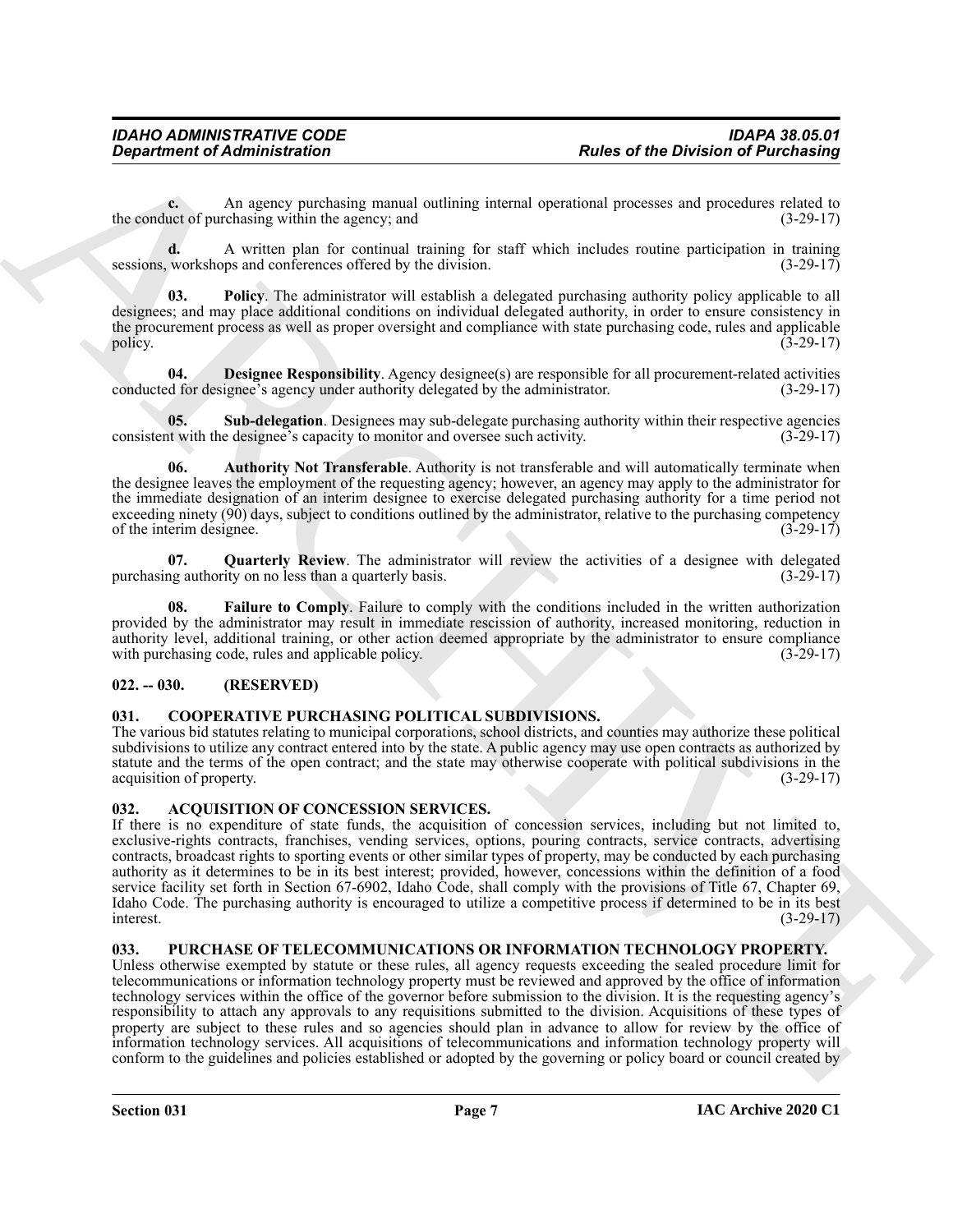statute or directive for the purpose of information technology oversight or review. (3-29-17)

### <span id="page-7-15"></span><span id="page-7-0"></span>**034. PUBLIC NOTICE.**

Public notice of all solicitations shall be made in accordance with Section 67-9208, Idaho Code. Notice of solicitations shall be posted electronically unless the administrator exempts the solicitation from the requirement to post to the state's electronic procurement (e-procurement) system, as provided in Section 044 of these rules. Notice of sole source acquisitions shall be posted electronically, and otherwise in accordance with Section 67-9221, Idaho Code. (3-29-17)

# <span id="page-7-1"></span>**035. -- 040. (RESERVED)**

### <span id="page-7-14"></span><span id="page-7-2"></span>**041. PROCEDURE FOLLOWED IN THE SOLICITATION OF BIDS AND PROPOSALS.**

Except as otherwise provided, the acquisition of property exceeding one hundred thousand dollars (\$100,000) (the sealed procedure limit) shall be by the formal sealed procedure. All vendors submitting responses to solicitations issued by the state must be qualified. All vendors are qualified unless disqualified as defined by Section 67-9217, Idaho Code. (4-7-11)

#### <span id="page-7-4"></span><span id="page-7-3"></span>**042. EXCEPTIONS TO COMPETITION.**

Purchases meeting the following criteria need not be purchased by competitive solicitation, unless otherwise directed by the administrator:  $(3-29-17)$ 

<span id="page-7-7"></span>**01. Emergency Purchases**. Emergency purchases as authorized by Section 67-9221, Idaho Code, and Section 043 of these rules.

<span id="page-7-13"></span>**02.** Sole Source Purchases. Sole source purchases made through direct solicitation with documented election, in accordance with Section 67-9221, Idaho Code, and Section 045. (3-15-02) source selection, in accordance with Section 67-9221, Idaho Code, and Section 045.

<span id="page-7-12"></span>**03. Reverse Auctions**. Purchases through reverse public auctions as authorized by Section 67-9221, Idaho Code. (3-15-02)

<span id="page-7-9"></span>**04. Federal Government Acquisitions**. Acquisitions from the United States of America or any agency thereof.  $(3-15-02)$ 

<span id="page-7-5"></span>**05. Contracts with Other Public Agencies**. Contracts with other public agencies as defined in Section Idaho Code, and authorized by Section 67-2332, Idaho Code. (3-20-19) 67-2327, Idaho Code, and authorized by Section 67-2332, Idaho Code.

<span id="page-7-11"></span>**06. Rehabilitation Agency Acquisitions**. Acquisitions of property that is provided by non-profit corporations and public agencies operating rehabilitation facilities serving the handicapped and disadvantaged and that is offered for sale at fair market price as determined by the administrator in accordance with these rules.

(3-15-02)

<span id="page-7-10"></span><span id="page-7-6"></span>**07. Correctional Industries**. Purchases of property marketed directly by Correctional Industries in accordance with Section 20-245, Idaho Code. (3-29-17)

**Equivariant of Administration**<br> **Alter of the Division of Burelesian (Equivariant velocity overallel weight)** and the process.<br>
The Cole Figure of the proposediction interaction collections with Section 6.2.25 (about Col **08. Purchases from General Services Administration Federal Supply Contractors**. Acquisitions of property may be made from General Services Administration federal supply contractors without the use of competitive bid upon written approval of the administrator. The administrator shall determine whether such property meets the requesting agency's requirements and whether the price of acquisition is advantageous to the state. The administrator shall commemorate the determination in a written statement that shall be incorporated in the applicable file. If the administrator determines that the acquisition of property from General Services Administration contractors is not advantageous to the state, the acquisition shall be in accordance with competitive solicitation procedures and requirements. (3-29-17)

<span id="page-7-8"></span>**09. Existing Open Contracts**. Except as provided in these rules, property available under these contracts shall be purchased under such contracts in accordance with the provisions or requirements for use thereof. (3-29-17)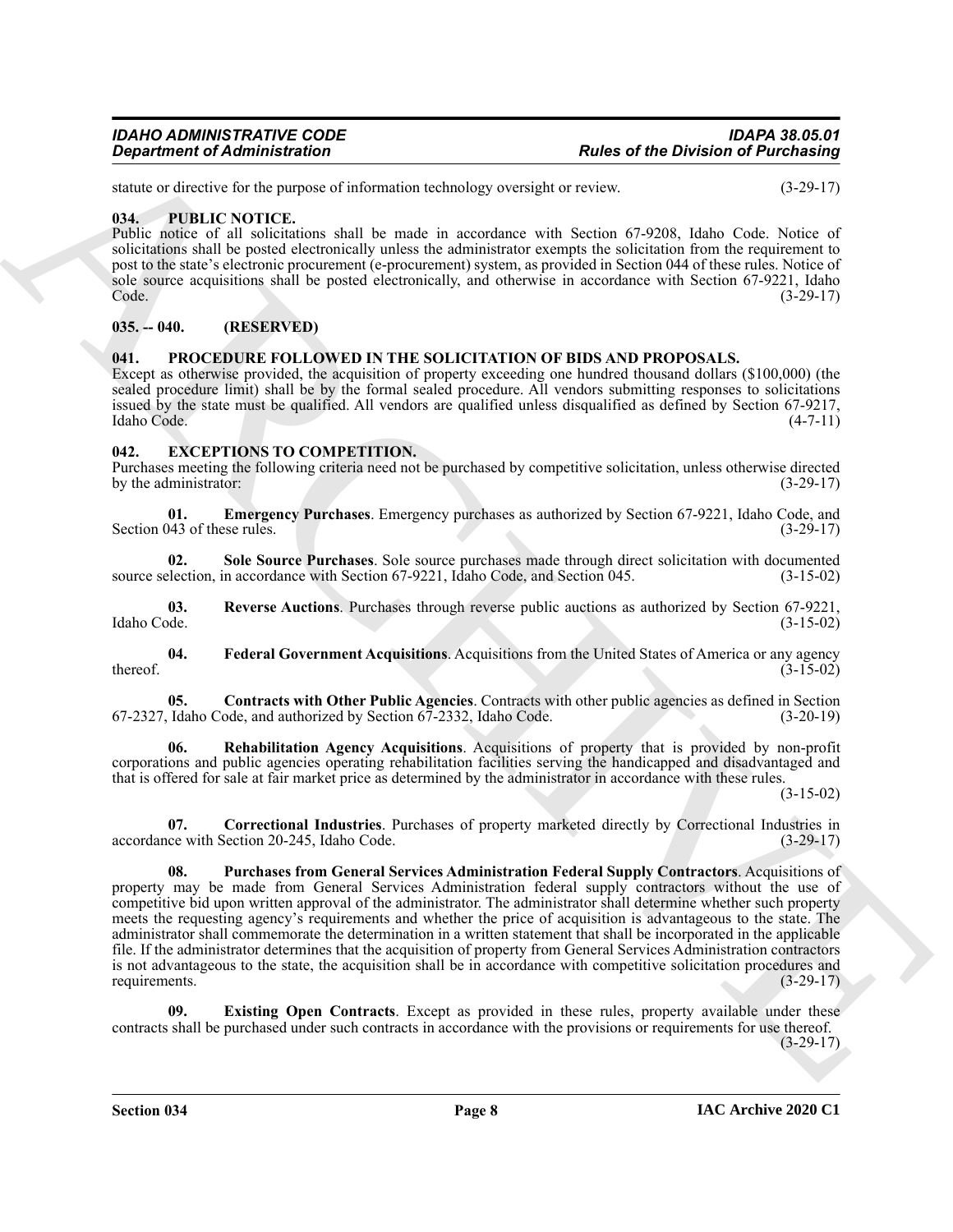<span id="page-8-5"></span>

| <b>Department of Administration</b> |                                                                                                                                                    | <b>Rules of the Division of Purchasing</b>                                                                                                                                                                                                                                                                                                                                                                                                                                                                                                                                                                                                                                                                                                                                                                                                                                                                                                     |                            |
|-------------------------------------|----------------------------------------------------------------------------------------------------------------------------------------------------|------------------------------------------------------------------------------------------------------------------------------------------------------------------------------------------------------------------------------------------------------------------------------------------------------------------------------------------------------------------------------------------------------------------------------------------------------------------------------------------------------------------------------------------------------------------------------------------------------------------------------------------------------------------------------------------------------------------------------------------------------------------------------------------------------------------------------------------------------------------------------------------------------------------------------------------------|----------------------------|
| 10.                                 | disadvantageous or unreasonable under the circumstances.                                                                                           | <b>Exempt Purchases</b> . By written policy the administrator may exempt from the formal sealed<br>procedure or the requirement for competitive solicitation that property for which bidding is impractical,                                                                                                                                                                                                                                                                                                                                                                                                                                                                                                                                                                                                                                                                                                                                   | $(3-29-17)$                |
| a.                                  | Examples include, but are not limited to:                                                                                                          |                                                                                                                                                                                                                                                                                                                                                                                                                                                                                                                                                                                                                                                                                                                                                                                                                                                                                                                                                | $(3-15-02)$                |
| i.                                  | Special market conditions;                                                                                                                         |                                                                                                                                                                                                                                                                                                                                                                                                                                                                                                                                                                                                                                                                                                                                                                                                                                                                                                                                                | $(3-15-02)$                |
| ii.                                 | Property requiring special contracting procedures due to uniqueness;                                                                               |                                                                                                                                                                                                                                                                                                                                                                                                                                                                                                                                                                                                                                                                                                                                                                                                                                                                                                                                                | $(3-15-02)$                |
| iii.<br>with media sources;         |                                                                                                                                                    | Legal advertising, publication or placement of advertisements by state agency personnel directly                                                                                                                                                                                                                                                                                                                                                                                                                                                                                                                                                                                                                                                                                                                                                                                                                                               | $(3-29-17)$                |
| iv.                                 | Property for which competitive solicitation procedures are impractical;                                                                            |                                                                                                                                                                                                                                                                                                                                                                                                                                                                                                                                                                                                                                                                                                                                                                                                                                                                                                                                                | $(3-20-19)$                |
| V.                                  | Used property;                                                                                                                                     |                                                                                                                                                                                                                                                                                                                                                                                                                                                                                                                                                                                                                                                                                                                                                                                                                                                                                                                                                | $(3-20-19)$                |
| V1.                                 | originally acquired in compliance with the purchasing laws in effect at the time of acquisition; or                                                | Ongoing maintenance, upgrades, support or additional licenses for software or other information<br>technology solutions, including a change in the manner of solution delivery; which software or solution was                                                                                                                                                                                                                                                                                                                                                                                                                                                                                                                                                                                                                                                                                                                                 | $(3-20-19)$                |
| vii.                                | Acquisition of property for direct resale.                                                                                                         |                                                                                                                                                                                                                                                                                                                                                                                                                                                                                                                                                                                                                                                                                                                                                                                                                                                                                                                                                | $(3-20-19)$                |
| b.                                  | requirements or circumstances appropriate to the situation.                                                                                        | Such policy shall describe the property exempted, the duration of the exemption, and any other                                                                                                                                                                                                                                                                                                                                                                                                                                                                                                                                                                                                                                                                                                                                                                                                                                                 | $(3-15-02)$                |
| 043.                                | <b>EMERGENCY PURCHASES.</b>                                                                                                                        |                                                                                                                                                                                                                                                                                                                                                                                                                                                                                                                                                                                                                                                                                                                                                                                                                                                                                                                                                |                            |
| 01.<br>02.                          | that the purchase be undertaken as an emergency purchase.<br>make emergency purchases of up to an amount set forth in the delegation of authority. | Definition of Emergency Conditions. An emergency condition is a situation that creates a threat<br>to public health, welfare or safety such as may arise by reason of floods, epidemics, riots, equipment failures or other<br>similar circumstances. The existence of such condition must create an immediate and serious need for property that<br>cannot be met through normal acquisition methods. The buyer or the agency official responsible for purchasing shall<br>make a written determination stating the basis for an emergency purchase and for the selection, if applicable, of the<br>particular supplier. Such determination shall be sent promptly to the administrator for review and written approval<br>Conditions. Emergency purchases shall be limited to only that property necessary to meet the<br>emergency. The director or administrator may delegate authority in writing to an agency or purchasing authority to | $(3-15-02)$<br>$(3-29-17)$ |
|                                     |                                                                                                                                                    |                                                                                                                                                                                                                                                                                                                                                                                                                                                                                                                                                                                                                                                                                                                                                                                                                                                                                                                                                |                            |
| 044.                                | <b>SMALL PURCHASES.</b>                                                                                                                            |                                                                                                                                                                                                                                                                                                                                                                                                                                                                                                                                                                                                                                                                                                                                                                                                                                                                                                                                                |                            |
| 01.                                 | <b>Small Purchase Categories.</b>                                                                                                                  |                                                                                                                                                                                                                                                                                                                                                                                                                                                                                                                                                                                                                                                                                                                                                                                                                                                                                                                                                | $(3-29-17)$                |
| a.                                  | Exempt. Property expected to cost less than ten thousand dollars (\$10,000).                                                                       |                                                                                                                                                                                                                                                                                                                                                                                                                                                                                                                                                                                                                                                                                                                                                                                                                                                                                                                                                | $(3-29-17)$                |
| $\mathbf{b}$ .                      | than the sealed procedure limit.                                                                                                                   | Informal. Purchase of any property expected to cost at least ten thousand dollars (\$10,000) and less                                                                                                                                                                                                                                                                                                                                                                                                                                                                                                                                                                                                                                                                                                                                                                                                                                          | $(3-29-17)$                |
| $c_{\cdot}$                         |                                                                                                                                                    | Professional and consultant services. The acquisition of professional or consultant services<br>expected to cost less than the sealed procedure limit, for projects limited to one $(1)$ year in duration.                                                                                                                                                                                                                                                                                                                                                                                                                                                                                                                                                                                                                                                                                                                                     | $(3-29-17)$                |
| 02.                                 |                                                                                                                                                    | Procedure. Agencies acquiring property under this rule are encouraged to work with legal counsel<br>to develop solicitation and contract terms that serve the best interests of the state. The terms of procurements under                                                                                                                                                                                                                                                                                                                                                                                                                                                                                                                                                                                                                                                                                                                     |                            |
|                                     | this rule are subject to the provisions of Section 112 of these rules.                                                                             |                                                                                                                                                                                                                                                                                                                                                                                                                                                                                                                                                                                                                                                                                                                                                                                                                                                                                                                                                | $(3-29-17)$                |

| iv.         | Property for which competitive solicitation procedures are impractical; | $(3-20-19)$ |
|-------------|-------------------------------------------------------------------------|-------------|
| $V_{\star}$ | Used property;                                                          | $(3-20-19)$ |

<span id="page-8-4"></span>vii. Acquisition of property for direct resale. (3-20-19)

#### <span id="page-8-2"></span><span id="page-8-0"></span>**043. EMERGENCY PURCHASES.**

#### <span id="page-8-1"></span>**044. SMALL PURCHASES.**

#### <span id="page-8-8"></span><span id="page-8-7"></span><span id="page-8-6"></span><span id="page-8-3"></span>**01. Small Purchase Categories**. (3-29-17)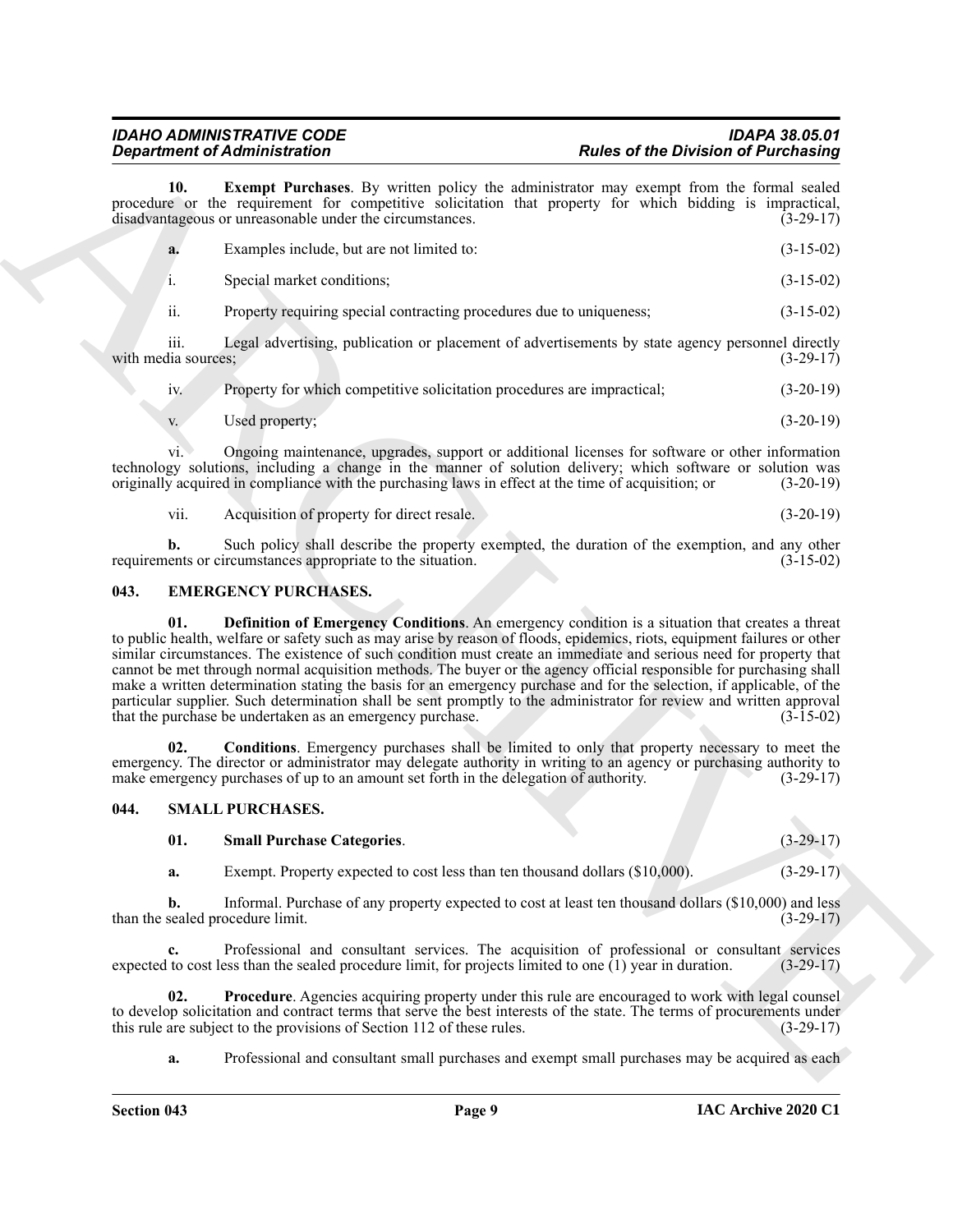agency sees fit, in accordance with good business practice and agency-established policy, in the best interest of the state, subject to the limitations in Subsection 044.03 of this rule. (3-29-17) state, subject to the limitations in Subsection 044.03 of this rule.

**Experiment of Administration** (a)  $\mu$  **Experimental control in the substitute of the Division of Purchasing the Control in the Substitute of the Division of Purchasing the Substitute of the Division of the Substitute of b.** Informal small purchases may be made using informal solicitation procedures, subject to the limitations in Subsection 044.03 of this rule. Unless exempted by the administrator, informal solicitations shall be issued through the division's electronic procurement (e-procurement) system. The purchasing authority will establish the quoting time based on factors such as complexity, urgency, and the number and location of vendors, in an effort to allow vendors sufficient time to prepare and return a quote. Agencies procuring property under this rule shall maintain a purchasing file containing the following: (3-29-17)

The solicitation document posted and quotes received. If the acquisition was not publicly posted, the agency shall include a statement in the purchasing file describing the basis for determining posting was impractical or impossible, along with the administrator's authorization. (3-29-17) impractical or impossible, along with the administrator's authorization.

ii. If not posted on the division's e-procurement system, the agency shall document the quotes received (or its attempt to obtain quotes) from at least three (3) vendors having a significant Idaho economic presence as defined in Section 67-2349, Idaho Code. (3-29-17) as defined in Section 67-2349, Idaho Code.

<span id="page-9-1"></span>**03. Limitations**. The following limitations apply to all small purchases: (3-29-17)

**a.** Property available under single agency or open contracts shall be purchased under such contracts is a small purchase under this rule unless otherwise authorized by the administrator.  $(3-29-17)$ and not as a small purchase under this rule unless otherwise authorized by the administrator.

**b.** Acquisition requirements shall not be artificially divided to avoid bid statutes, rules or policies. (3-29-17)

**c.** Small purchases not issued for a fixed price shall include a not to exceed price of no more than the le sealed procedure limit. (3-29-17) applicable sealed procedure limit.

#### <span id="page-9-2"></span><span id="page-9-0"></span>**045. SOLE SOURCE PURCHASES.**

<span id="page-9-6"></span>**01. Only a Single Supplier**. Sole source purchase shall be used only if the required property is reasonably available from a single supplier. A requirement for a particular proprietary property item does not justify a sole source purchase if there is more than one (1) potential supplier that can provide the required property. (3-29-17)

<span id="page-9-4"></span>**02. Examples of Sole Source**. Examples of circumstances that could necessitate a sole source purchase (3-15-02) are:  $(3-15-02)$ 

**a.** Where the compatibility of equipment, components, accessories, computer software, replacement service is the paramount consideration. (3-15-02) parts or service is the paramount consideration.

**b.** Where a single supplier's property is needed for trial use or testing. (3-29-17)

**c.** Purchase of mass produced movie or video films or written publications distributed or sold primarily by the publisher. (3-15-02) (3-15-02)

<span id="page-9-3"></span>**d.** Purchase of property for which it is determined there is no functional equivalent. (3-15-02)

**03. Administrator Makes Determination**. The determination as to whether an acquisition shall be made as a sole source will be made by the administrator. Each request must be submitted in writing by the requesting agency. The administrator may specify the application of such determination and its duration, and may apply additional conditions to an approval. In cases of reasonable doubt, competition should be solicited. Any request by an agency that an acquisition be restricted to a single supplier shall include a justification for the property, as well as an explanation as to why no other supplier is acceptable. (3-29-17)

<span id="page-9-5"></span>**04. Negotiation in Sole Source Purchase**. After receipt of authorization from the administrator for a sole source purchase, the agency shall conduct negotiations, as appropriate, as to price, delivery and terms, in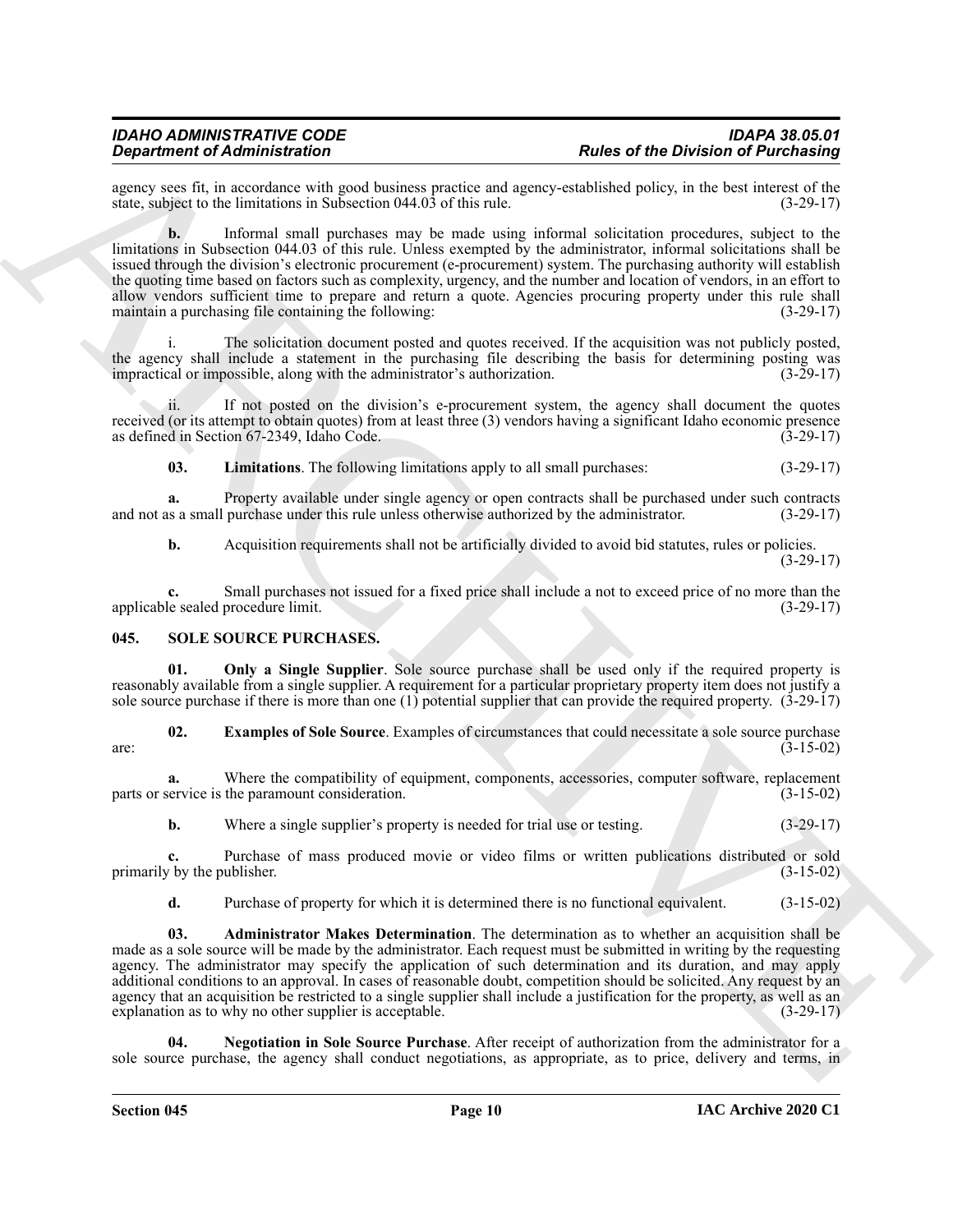accordance with the authorization and in the best interest of the state. (3-29-17)

#### <span id="page-10-15"></span><span id="page-10-0"></span>**046. DETERMINATION OF FAIR MARKET PRICE FOR REHABILITATION AGENCY ACQUISITIONS.**

Upon receipt of a rehabilitation agency proposal accompanied by detailed cost data, the administrator will conduct a survey of the market appropriate for the property being sought. The fair market price of a rehabilitation agency shall not be greater than one hundred twenty-five percent (125%) of the lowest price received during the survey. The administrator will notify by letter the rehabilitation agency concerned advising it as to whether it is offering property at fair market price. (3-29-17)

#### <span id="page-10-1"></span>**047. -- 050. (RESERVED)**

#### <span id="page-10-7"></span><span id="page-10-2"></span>**051. CONTENT OF SOLICITATIONS ISSUED UNDER A FORMAL SEALED PROCEDURE.**

The following shall be included in an invitation to bid or a request for proposals: (3-29-17)

<span id="page-10-13"></span>**01. Submission Information**. Information regarding the applicable closing date, time and location. (3-20-19)

<span id="page-10-12"></span><span id="page-10-8"></span>**02. Specifications**. Specifications developed in accordance with Section 111 of these rules. (3-29-17)

**03.** Contract Terms. Terms and conditions applicable to the contract, subject to the provisions of 112 of these rules. (3-29-17) Section 112 of these rules.

<span id="page-10-14"></span><span id="page-10-10"></span><span id="page-10-9"></span>**04. Evaluation Criteria**. Any evaluation criteria to be used in determining property acceptability.  $(3-15-02)$ 

**05. Trade-In Property**. If trade-in property is to be included, a description of the property and location may be inspected. (3-15-02) where it may be inspected.

**06. Incorporation by Reference**. A brief description of any documents incorporated by reference that specifies where such documents can be obtained. (3-15-02)

<span id="page-10-11"></span>**07. Pre-Proposal or Pre-Bid Conference**. The date, time and location of the conference must be included in the solicitation. (3-29-17)

#### <span id="page-10-6"></span><span id="page-10-3"></span>**052. CHANGES TO INVITATION TO BID OR REQUEST FOR PROPOSALS.**

**Equivalent of Administration**<br> **Equivalent of Administration**<br> **Equivalent of Administration**<br> **Equivalent of Administration**<br> **Equivalent of Administration**<br> **Equivalent of Administration**<br> **Equivalent of Administration** A solicitation issued under a formal sealed procedure may be changed by the buyer through issuance of an amendment, provided the change is issued in writing prior to the solicitation closing date and is made available to all vendors receiving the original solicitation. Any material information given or provided to a prospective vendor with regard to a solicitation shall be made available in writing by the buyer to all vendors receiving the original solicitation. Oral interpretations of specifications or contract terms and conditions shall not be binding on the state unless confirmed in writing by the buyer and acknowledged by the purchasing authority prior to the date of the closing. Changes to the solicitation shall be identified as such and shall require that the vendor acknowledge receipt of all amendments issued. The right is reserved to waive any informality. (3-29-17) of all amendments issued. The right is reserved to waive any informality.

#### <span id="page-10-4"></span>**053. -- 060. (RESERVED)**

#### <span id="page-10-16"></span><span id="page-10-5"></span>**061. FORM OF SUBMISSION FOR SOLICITATIONS ISSUED UNDER A FORMAL SEALED PROCEDURE.**

<span id="page-10-17"></span>**01. Manual Submissions**. Unless otherwise provided in these rules, to receive consideration, in addition to any specific requirements set forth in the invitation to bid or request for proposals, bids or proposals submitted manually must be made on the form provided, which form must be properly completed and signed in ink or contain an electronic signature as defined in Section 28-50-102, Idaho Code. All changes or erasures on manual submissions shall be initialed in ink. Unsigned or improperly submitted bids or proposals will be rejected. The purchasing authority assumes no responsibility for failure of the United States Postal Service, any private or public delivery service, or any computer or other equipment to deliver all or a portion of the bid or proposal at the time or to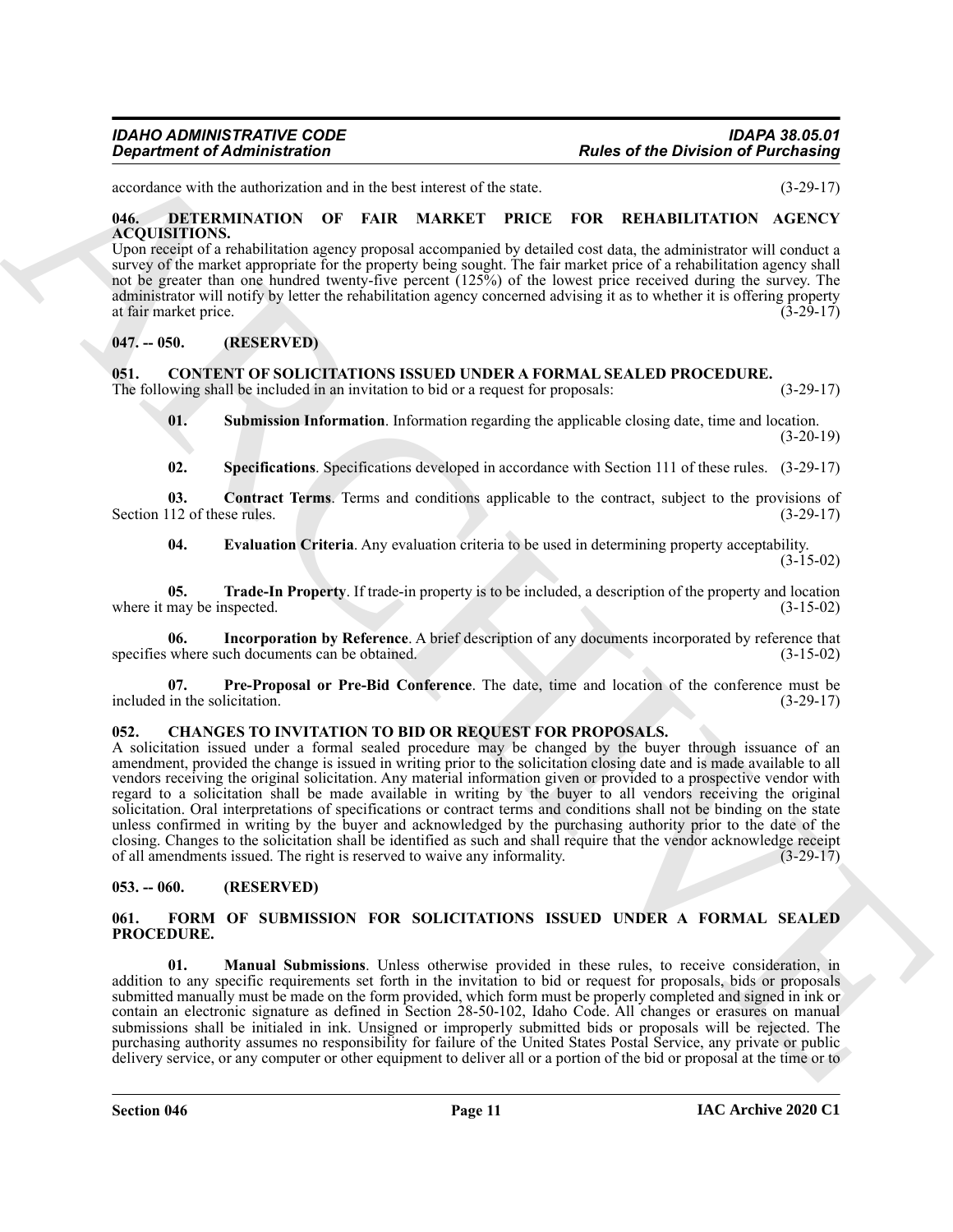#### *IDAHO ADMINISTRATIVE CODE IDAPA 38.05.01* **Rules of the Division of Purchasing**

the location required by the solicitation. (4-6-15)

<span id="page-11-6"></span>**02. Electronic Submissions**. To receive consideration, in addition to any specific requirements set forth in the invitation to bid or request for proposals, bids or proposals submitted electronically must be submitted in accordance with and meet all applicable requirements of these rules and contain an electronic signature as defined in Section 28-50-102, Idaho Code. The purchasing authority assumes no responsibility for failure of any electronic submission process, including any computer or other equipment to deliver all or a portion of the bid or proposal at the time or to the location required by the solicitation. (4-6-15)

### <span id="page-11-0"></span>**062. -- 069. (RESERVED)**

### <span id="page-11-12"></span><span id="page-11-1"></span>**070. PRE-PROPOSAL CONFERENCE.**

All request for proposals will have a pre-proposal conference for vendors and will be conducted by the procurement team and project personnel. The conference will consist of a general overview of the procurement process as well as the scope of work and requirements of the solicitation. The procurement team will allow attendees to submit written questions and may provide an opportunity for a verbal question and answer period, provided, however, that only questions submitted and answered in written form and posted to the state's e-procurement system as an amendment to the solicitation, will have any force or effect. (3-29-17)

### <span id="page-11-11"></span><span id="page-11-2"></span>**071. PRE-OPENING WITHDRAWAL OR MODIFICATION.**

**Equivalent of Administration**<br>
In the stationary and the stationary and the stationary and the stationary and the stationary and the stationary and the stationary and the stationary and the stationary and the stationary Manual submissions may be withdrawn or modified only as follows: Bids or proposals may be withdrawn or modified prior to the closing by written communication signed in ink by the submitting vendor. Bids or proposals may be withdrawn prior to closing in person upon presentation of satisfactory evidence establishing the individual's authority to act on behalf of the submitting vendor. Bids or proposals may be withdrawn or modified by electronic communication provided the communication is received prior to the closing. The withdrawal or modification, if done via electronic communication, must be confirmed in a writing signed in ink or containing an electronic signature as defined in Section 28-50-102, Idaho Code. Any withdrawing or modifying communication, including an electronic communication, must clearly identify the solicitation. A modifying communication should be worded so as not to reveal the amount of the original bid or proposal. (4-6-15)

# <span id="page-11-7"></span><span id="page-11-3"></span>**072. LATE BIDS/PROPOSALS, LATE WITHDRAWALS AND LATE MODIFICATIONS.**

Any bid or proposal, withdrawal, or modification received after the time and date set for closing at the place designated in the solicitation is late. No late bid or proposal, late modification or late withdrawal will be considered. All late bids and proposals, other than clearly marked "no bids", will be returned to the submitting vendor. Time of receipt will be determined by the official time stamp or receipt mechanism located at the designated place for receipt of responses. The purchasing authority assumes no responsibility for failure of the United Postal Service, any private or public delivery service, or any computer or other equipment to deliver all or a portion of the bid or proposal at the time or to the location required by the solicitation. (3-29-17)

#### <span id="page-11-13"></span><span id="page-11-4"></span>**073. RECEIPT, OPENING, AND RECORDING OF BIDS AND PROPOSALS.**

Upon receipt, all bids, proposals and modifications properly marked and identified will be time stamped, but not opened. They shall be stored in a secure place until the time specified for opening. Time stamping and storage may be through electronic means. Bids shall be opened publicly at the date and time specified in the invitation to bid. Proposals shall be opened publicly, identifying only the names of the offerors unless otherwise stated in the request for proposals. Bid and proposal openings may be electronic virtual openings. (3-29-17)

#### <span id="page-11-8"></span><span id="page-11-5"></span>**074. MISTAKES.**

The following procedures are established relative to claims of a mistake. (3-15-02)

<span id="page-11-10"></span>**01. Mistakes in Submission**. If a mistake is attributable to an error in judgment, the submission may not be corrected. Correction or withdrawal by reason of an inadvertent, nonjudgmental mistake is permissible, but at the discretion of the administrator and to the extent it is not contrary to the interest of the state or the fair treatment of other submitting vendors. (3-29-17)

<span id="page-11-9"></span>**02. Mistakes Discovered Before Opening**. Mistakes discovered by a vendor prior to closing may be corrected by the submitting vendor by submitting a timely modification or withdrawing the original submission and submitting a corrected submission to the purchasing authority before the closing. Vendors who discover a mistake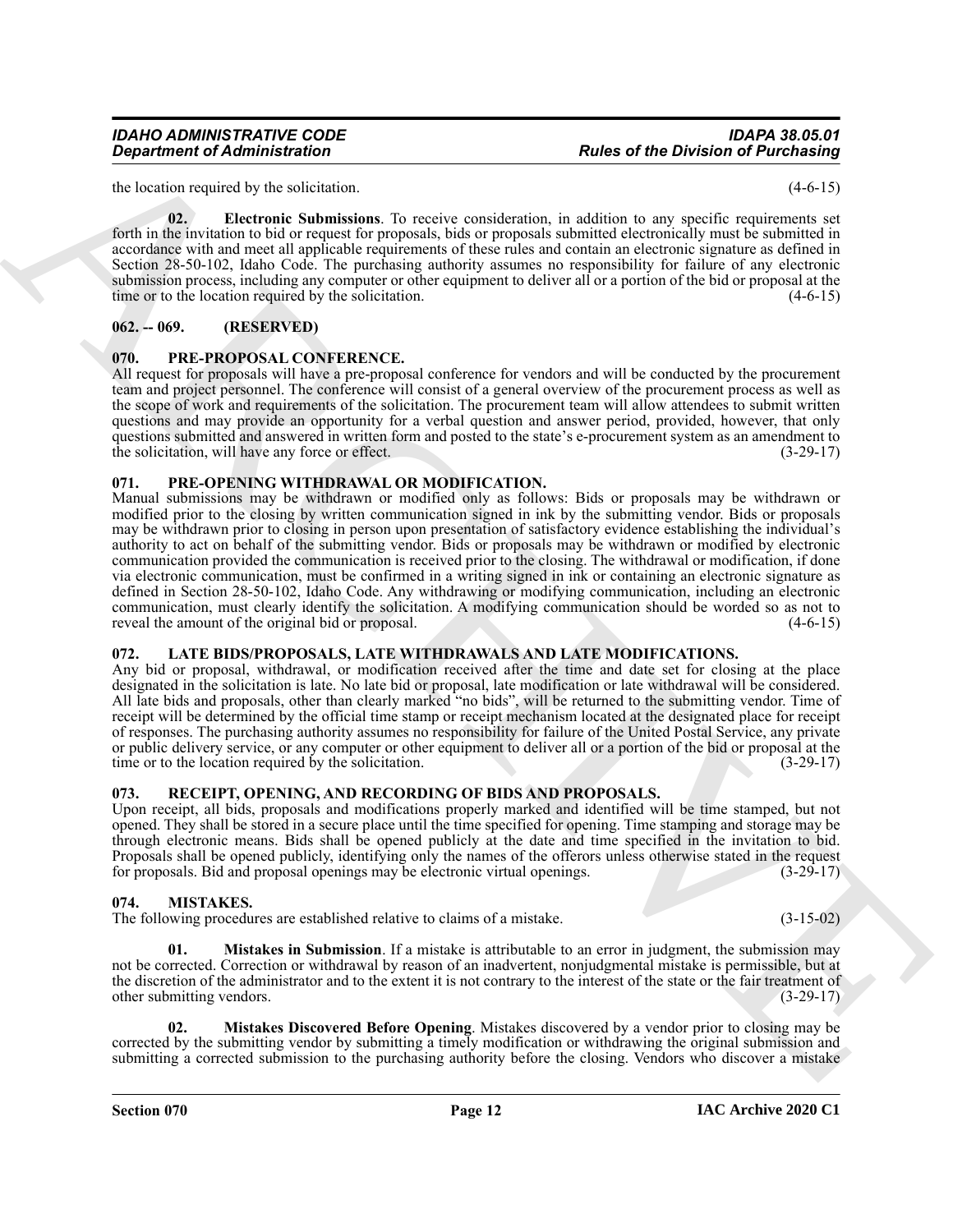after closing but prior to opening may withdraw the submission by written notification to the purchasing authority and signed by an individual authorized to bind the vendor if such notification is received by the purchasing authority prior to opening. (4-6-15)

<span id="page-12-6"></span>**03. Mistakes Discovered After Opening But Before Award**. This subsection sets forth procedures to be applied in three (3) situations described below in which mistakes are discovered after opening but before award. (3-15-02)

**a.** Minor Informalities. Minor informalities are matters of form rather than substance evident from the bid or proposal document, or insignificant mistakes that can be waived or corrected without prejudice to other submitting vendors, that is, the effect of the mistake on price, quantity, quality, delivery or contractual conditions is not significant. The buyer may waive such informalities. Examples include the failure of a submitting vendor to:

(3-15-02)

i. Return the required number of signed submissions. (3-15-02)

ii. Sign in ink or provide an electronic signature, but only if it is clear from the submission that the submitting vendor intended to be bound by its terms. (3-20-19)

iii. Acknowledge the receipt of an amendment, but only if: (3-29-17)

(1) It is clear from the submission that the submitting vendor received the amendment and intended to the p its terms; or  $(3-29-17)$ be bound by its terms; or

(2) The amendment involved had a negligible effect on price, quantity, quality or delivery. (3-29-17)

**Experiment of Administration**<br>
And the state interaction and the state of the state of the Distribution of Parkent<br>
and the state of the state of the state of the state of the state of the state of the state of the state **b.** Mistakes Where Intended Submission is Evident. If the mistake and the intended submission are clearly evident on the face of the document, the submission shall be corrected to the intended submission and may not be withdrawn. Examples of mistakes that may be clearly evident on the face of the document are typographical errors, errors in extending unit prices (unit prices will always govern in event of conflict with extension), transposition errors and arithmetical errors. (3-15-02)

**c.** Mistakes Where Intended Submission is not Evident. A vendor may be permitted to withdraw a low bid if: (3-15-02)

A mistake is clearly evident on the face of the submission document but the intended submission is not similarly evident; or (3-15-02)

ii. The vendor submits timely proof of evidentiary value that clearly and convincingly demonstrates stake was made. (3-15-02) that a mistake was made.

<span id="page-12-7"></span><span id="page-12-5"></span>**04. Mistakes Discovered After Award**. Mistakes shall not be corrected after award of the contract. (3-15-02)

**05.** Written Approval or Denial Required. In the event of a mistake discovered after the opening administrator shall approve or deny, in writing, a request to correct or withdraw a submission. (3-15-02) date, the administrator shall approve or deny, in writing, a request to correct or withdraw a submission.

#### <span id="page-12-0"></span>**075. -- 080. (RESERVED)**

### <span id="page-12-2"></span><span id="page-12-1"></span>**081. EVALUATION AND AWARD.**

Any contract award shall comply with these provisions. (3-15-02)

**01. General**. The contract is to be awarded to the lowest responsible and responsive bidder or offeror (or for requests for quotes, vendor submitting a quote). The solicitation shall set forth the requirements and criteria that will be used to make the lowest responsive and responsible determination. (3-29-17) that will be used to make the lowest responsive and responsible determination.

<span id="page-12-4"></span><span id="page-12-3"></span>**02. Standards of Responsibility**. Nothing herein shall prevent the buyer from establishing additional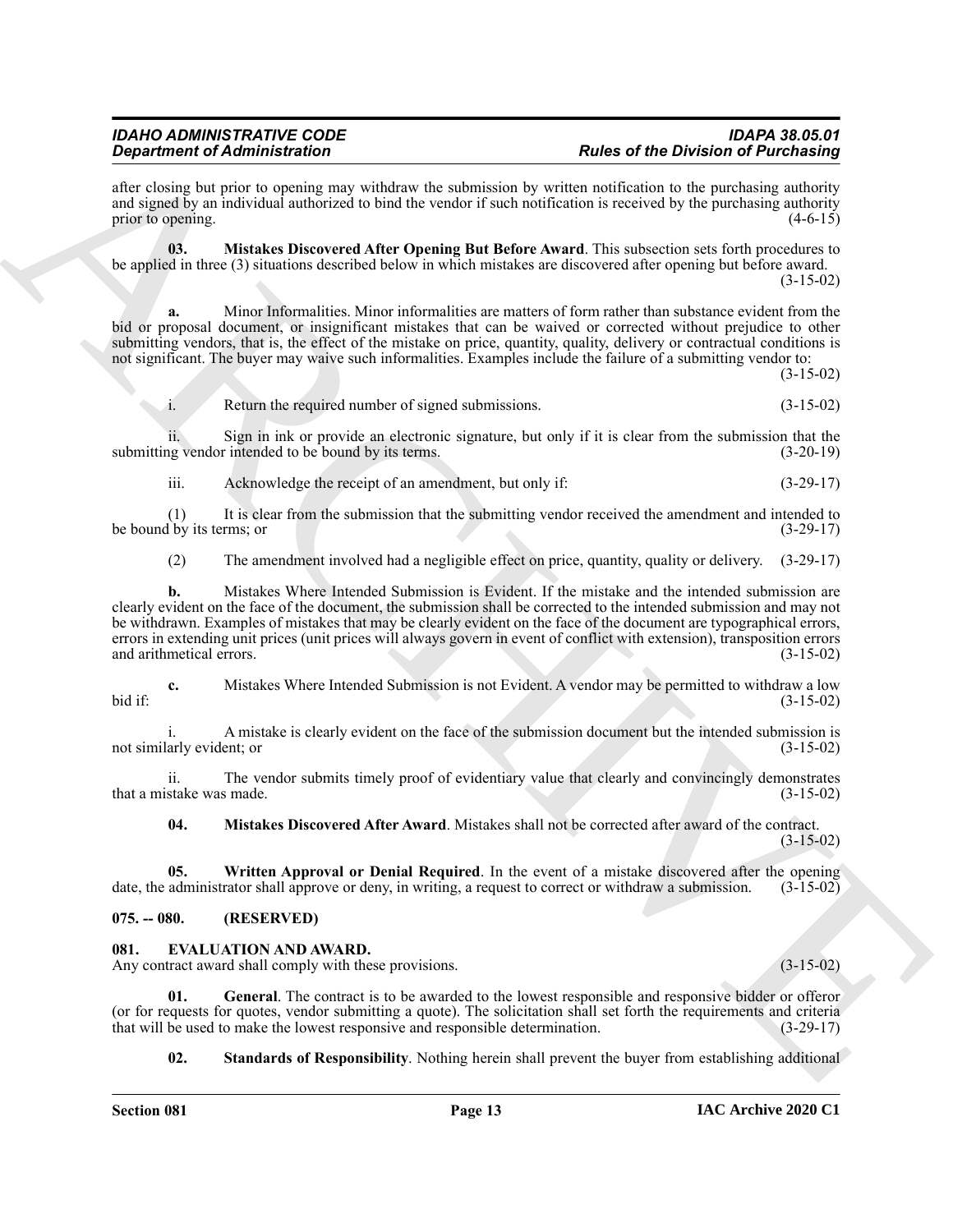responsibility standards for a particular purchase. Factors to be considered in determining whether a vendor is responsible include, but are not limited to, whether the vendor has: (3-29-17) responsible include, but are not limited to, whether the vendor has:

**a.** Available the appropriate financial, material, equipment, facility and personnel resources and expertise, or the ability to obtain them, necessary to indicate capability to meet all contractual requirements; (3-15-02)

|  | A satisfactory record of integrity; | $(3-15-02)$ |
|--|-------------------------------------|-------------|

**c.** Qualified legally to contract with the purchasing authority and qualified to do business in the state (3-29-17) of Idaho;  $(3-29-17)$ 

**d.** Unreasonably failed to supply any necessary information in connection with the inquiry concerning responsibility; (3-15-02)

**e.** Requisite experience; or (3-29-17)

<span id="page-13-5"></span><span id="page-13-2"></span>**f.** A satisfactory prior performance record, if applicable. (3-29-17)

**Experimented Administration** in the state of the Division of Puichkin Christian Christian Christian Christian Christian Christian Christian Christian Christian Christian Christian Christian Christian Christian Christian **03. Information Pertaining to Responsibility**. A submitting vendor shall supply information requested by the buyer concerning its responsibility. If such submitting vendor fails to supply the requested information, the buyer shall base the determination of responsibility upon any available information or may find the submitting vendor nonresponsible if such failure is unreasonable. (3-15-02) submitting vendor nonresponsible if such failure is unreasonable.

**04. Written Determination of Nonresponsibility Required**. If a submitting vendor that otherwise would have been awarded a contract is found nonresponsible, a written determination of nonresponsibility setting forth the basis of the finding shall be prepared by the buyer. (3-15-02)

<span id="page-13-1"></span>**05. Extension of Time for Acceptance**. After opening, the buyer may request submitting vendors to extend the time during which their bids or proposals may be accepted. The reasons for requesting such extension shall<br>(3-29-17) be documented. (3-29-17)

<span id="page-13-4"></span>**06. Partial Award**. A buyer shall have the discretion to award on an all or nothing basis or to accept any portion of a response to a solicitation, excluding other portions of a response and other offers, unless the vendor stipulates all or nothing in its response to the solicitation. (3-29-17) stipulates all or nothing in its response to the solicitation.

<span id="page-13-3"></span>**07.** Only One Submission Received. If only one (1) responsive submission is received in response to a solicitation, an award may be made to the single submitting vendor. In addition, the buyer may pursue negotiations in accordance with applicable conditions and restrictions of these rules. Otherwise, the solicitation may be canceled, and a new solicitation issued, as the purchasing authority determines to be in its best interest. (3-29 and a new solicitation issued, as the purchasing authority determines to be in its best interest.

#### <span id="page-13-6"></span><span id="page-13-0"></span>**082. TIE RESPONSES.**

<span id="page-13-8"></span>**01. Tie Responses -- Definition**. Tie responses are low responsive bids, proposals or quotes from responsible bidders or offerors (or for requests for quotes, from vendors submitting a quote) that are identical in price or score. Responsibility is determined based upon the standards of responsibility set forth in Section 081 of these rules. (3-29-17)

<span id="page-13-7"></span>**02.** Award Award shall not be made by drawing lots, except as set forth below, or by dividing business among tie responses. In the discretion of the buyer, award shall be made in any permissible manner that will resolve tie responses. Procedures that may be used to resolve tie responses include: (3-29-17)

**a.** If price is considered excessive or for another reason such responses are unsatisfactory, reject all responses, resolicit and seek a more favorable contract in the open market or enter into negotiations pursuant to Section 084 of these rules; (3-29-17) Section 084 of these rules;

**b.** Award to an Idaho resident or an Idaho domiciled vendor or for Idaho produced property where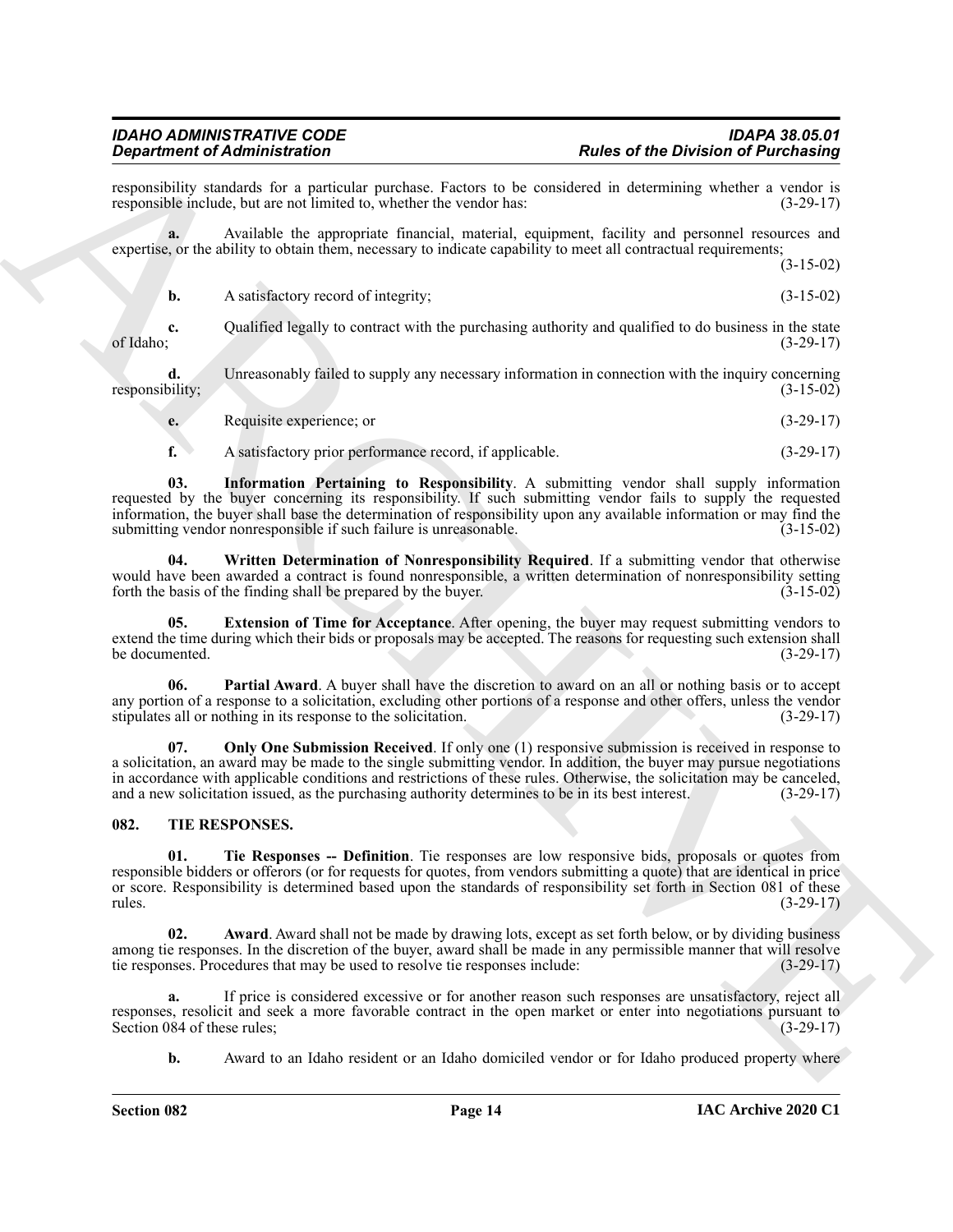other tie response(s) are from out of state or to a vendor submitting a domestic property where other tie responses are for foreign (external to Idaho) manufactured or supplied property; (3-29-17) for foreign (external to Idaho) manufactured or supplied property;

**c.** Where identical low responses include the cost of delivery, award the contract to the vendor located (or shipping from a point) farthest from the point of delivery; (3-29-17)

<span id="page-14-11"></span>**d.** Award to the vendor with the earliest delivery date. (3-29-17)

**03. Drawing Lots**. If no permissible method will be effective in resolving tie responses and a written determination is made so stating, award may be made by drawing lots or tossing a coin in the presence of witnesses if there are only two  $(2)$  tie responses. (3-29-17)

#### <span id="page-14-3"></span><span id="page-14-0"></span>**083. PROPOSAL DISCUSSION WITH INDIVIDUAL OFFERORS.**

**01. Classifying Proposals**. For the purpose of conducting proposal discussions under this rule, proposals shall be initially classified as:

<span id="page-14-7"></span>

| Acceptable:                                                                         | $(3-15-02)$ |
|-------------------------------------------------------------------------------------|-------------|
| Potentially acceptable, that is reasonably susceptible of being made acceptable; or | $(3-15-02)$ |

<span id="page-14-9"></span><span id="page-14-6"></span>**c.** Unacceptable. (3-15-02)

**02. "Offerors" Defined**. For the purposes of this rule, the term "offerors" includes only those vendors submitting proposals that are acceptable or potentially acceptable. The term shall not include vendors that submitted unacceptable proposals. (3-29-17) unacceptable proposals.

**03.** Classification of Proposals. For the purposes of this rule, the purchasing authority may establish vithin the solicitation to classify proposals. (3-20-19) criteria within the solicitation to classify proposals.

<span id="page-14-10"></span><span id="page-14-8"></span>**04. Purposes of Discussions**. Discussions are held to facilitate and encourage an adequate number of potential offerors to offer their best proposals, by amending their original offers, if needed. (3-15-02)

**Experimental Architecture Constraints on the Division of Purchasing<br>
Such that the transformation of the constraints of the Such architecture of the Division of Purchasing<br>
Let**  $\alpha$  **the such as the such as the such as a 05. Conduct of Discussions**. The solicitation document must provide for the possibility of discussions. Offerors shall be accorded fair and equal treatment with respect to any opportunity for discussions and revisions of proposals. The buyer should establish procedures and schedules for conducting discussions. If during discussions there is a need for clarification or change of the request for proposals, it shall be amended to incorporate such clarification or change. Auction techniques (revealing one offeror's price to another) and disclosure of any information derived from competing proposals are prohibited. Any oral clarification or change of a proposal shall be reduced to writing by the offeror.

<span id="page-14-5"></span>**06. Best and Final Offer**. The buyer shall establish a common time and date for submission of best and final offers. Best and final offers shall be submitted only once unless the buyer makes a written determination before each subsequent round of best and final offers demonstrating another round is in the purchasing authority's interest, and additional discussions will be conducted or the requirements will be changed. Otherwise, no discussion of, or changes in, the best and final offers shall be allowed prior to award. Offerors shall also be informed that if they do not submit a notice of withdrawal or another best and final offer, their immediate previous offer will be construed as their best and final offer. (3-29-17)

<span id="page-14-4"></span>**07. Application to Other Solicitation Types**. The provisions of this Section 083 may be utilized in other types of solicitations, in addition to requests for proposals, so long as the solicitation document provides for the possibility of discussions and includes a reference to this section. (3-29-17)

#### <span id="page-14-2"></span><span id="page-14-1"></span>**084. NEGOTIATIONS.**

In accordance with Section 67-9205(12), Idaho Code, the administrator may negotiate acquisitions as follows:

(3-15-02)

**Section 083 Page 15**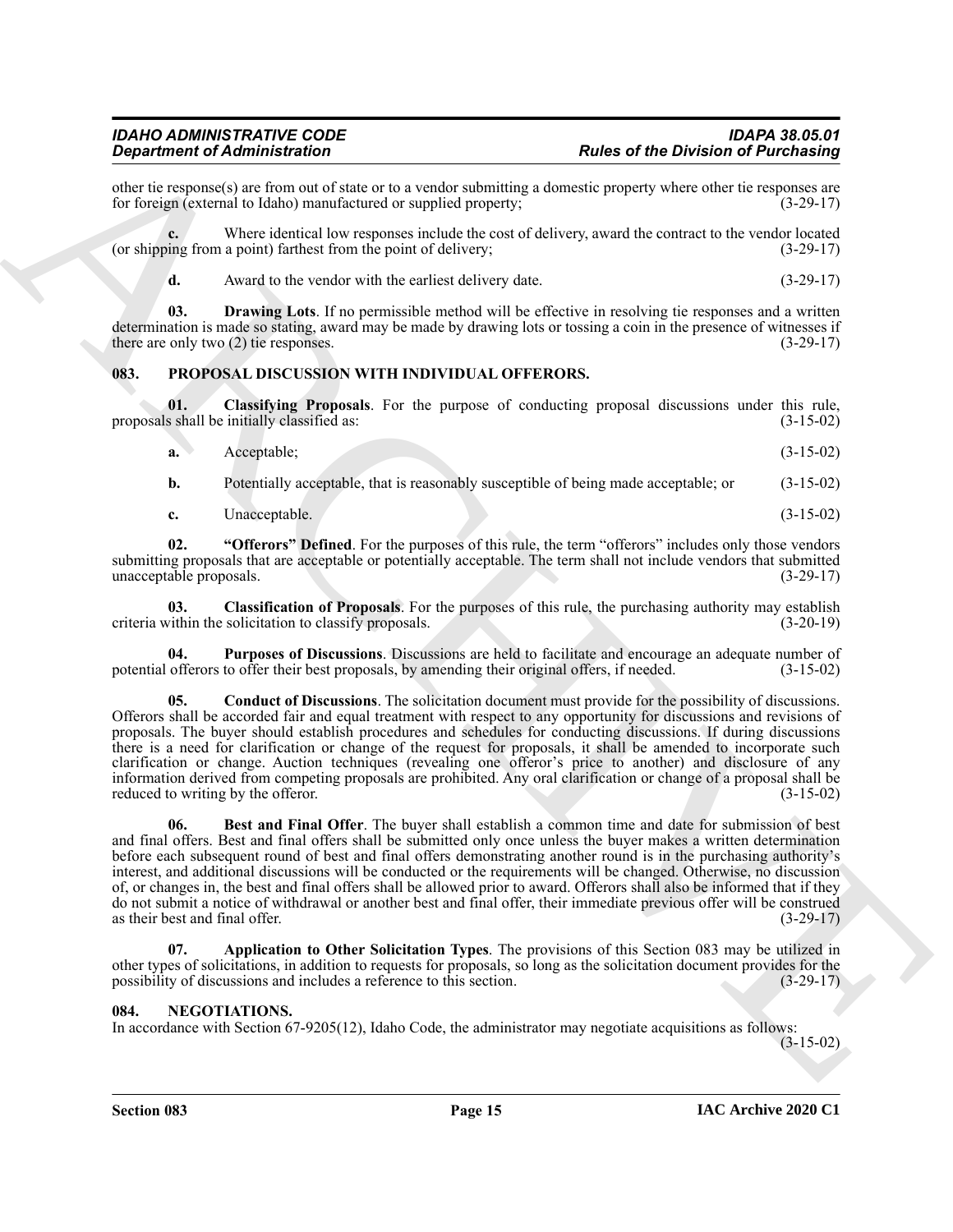<span id="page-15-2"></span>**01. Use of Negotiations**. Negotiations may be used under these rules when the administrator determines in writing that negotiations may be in the best interest of the state including but not limited to the following circumstances: (3-20-19)

**a.** Negotiations undertaken pursuant to a solicitation for competitive negotiation, in accordance with the provisions of Section 094 of these rules. (3-20-19)

**Expansion of Administration** Constraints the value of the Christian Constraints of Park Constraints of Park Constraints of Constraints of Constraints of Constraints of Constraints of Constraints of Constraints of Constra **b.** A competitive solicitation has been unsuccessful because, without limiting other possible reasons, all offers are unreasonable, noncompetitive or all offers exceed available funds and the available time and circumstances do not permit the delay required for resolicitation; (3-15-02)

**c.** There has been inadequate competition; (3-29-17)

**d.** During the evaluation process it is determined that more than one (1) vendor has submitted an acceptable proposal or bid and negotiations could secure advantageous terms or a reduced cost for the state; or

 $(3-29-17)$ 

**e.** During the evaluation process it is determined that all responsive offers exceed available funds and negotiations could modify the requirements of the solicitation to reduce the cost to available funds and avoid the extended time and expenditure of resources for a resolicitation. (3-29-17)

<span id="page-15-1"></span>**02. Examples**. Examples of situations in which negotiations may be appropriate include but are not limited to:  $(3-29-17)$  $\lim \det$  (3-29-17)

**a.** Ensuring that the offering vendor has a clear understanding of the scope of work required and the lents that must be met; (3-15-02) requirements that must be met;

**b.** Ensuring that the offering vendor will make available the required personnel and facilities to satisfactorily perform the contract; or (3-15-02)

<span id="page-15-0"></span>**c.** Agreeing to any clarifications regarding specifications or contract terms. (3-29-17)

**03. Conditions of Use**. Negotiations, as permitted by Paragraph 084.01.d. of this rule, are subject to the following:  $(3-20-19)$ 

**a.** The solicitation must specifically allow for the possibility of negotiation and describe, with as ecificity as possible, how negotiations may be conducted: (3-15-02) much specificity as possible, how negotiations may be conducted;

**b.** Submissions shall be evaluated and ranked based on the evaluation criteria in the solicitation;  $(3-15-02)$ 

**c.** Only those vendors whose proposals or bids are determined to be acceptable, in accordance with criteria for negotiations set forth in the solicitation, shall be candidates for negotiations; (3-15-02)

**d.** Negotiations shall be conducted first with the vendor that is the apparent low responsive and responsible bidder, unless concurrent negotiations are permissible, in accordance with the terms of the solicitation; (3-20-19)

**e.** If one (1) or more responsive offers does not exceed available funds, negotiations shall be against the requirements of and criteria contained in the solicitation and shall not materially alter those criteria or the specifications; (3-29-17)

**f.** Auction techniques (revealing one vendor's price to another) and disclosure of information derived from competing proposals is prohibited; (3-15-02)

**g.** Any clarifications or changes resulting from negotiations shall be documented in writing;(3-15-02)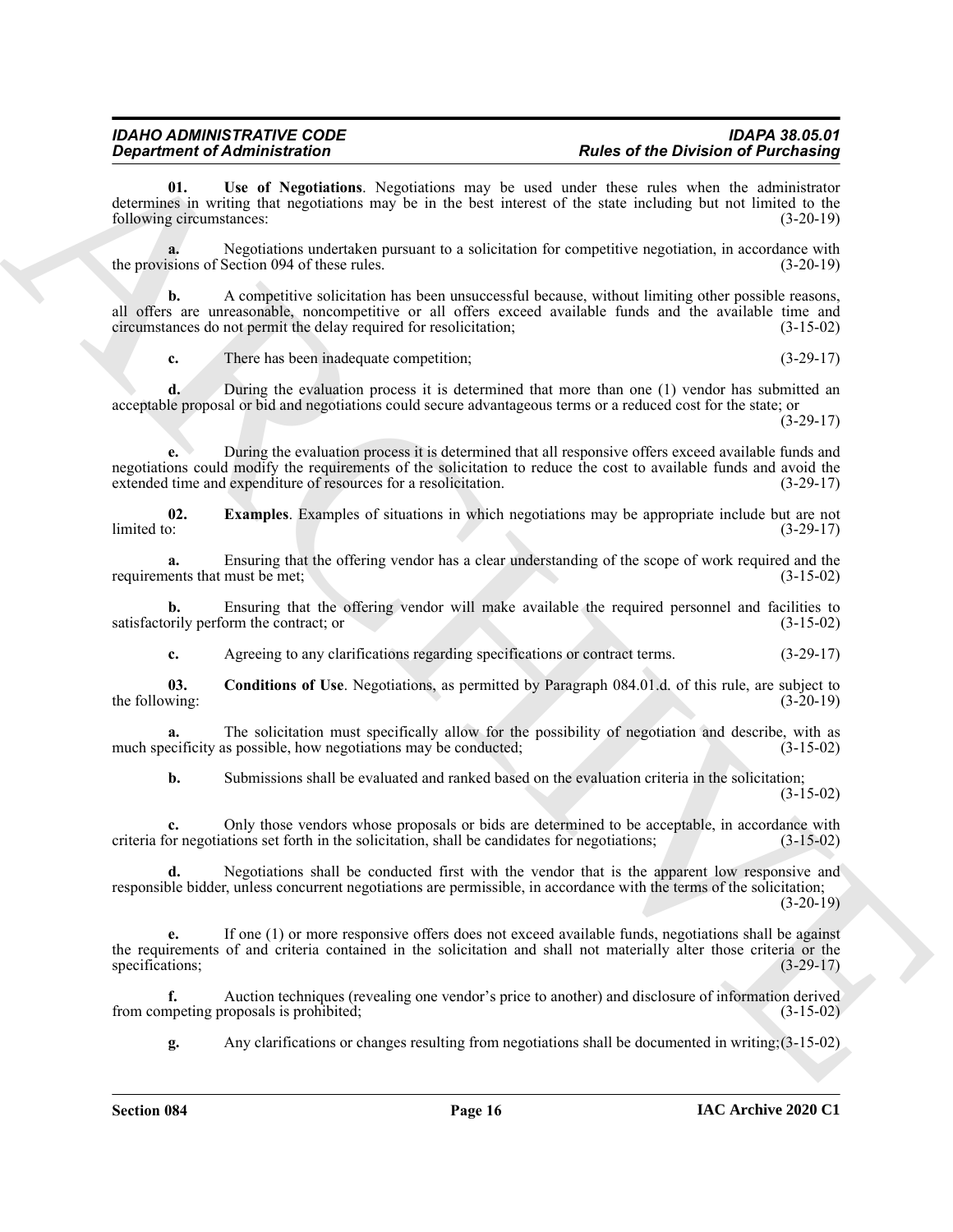# *IDAHO ADMINISTRATIVE CODE IDAPA 38.05.01*

**h.** If the parties to negotiations are unable to agree, the administrator shall formally terminate ons and may undertake negotiations with the next ranked vendor; and (3-15-02) negotiations and may undertake negotiations with the next ranked vendor; and

<span id="page-16-10"></span>**i.** If negotiations as provided for in this rule fail to result in a contract, as determined by the administrator, the solicitation may be canceled and the administrator may negotiate in the best interest of the state with any qualified vendor. (3-15-02)

**Expansion of Administration**<br> **ARCHIVE STATE AND A CONSTRUCT CONSTRUCT CONSTRUCT CONSTRUCT CONSTRUCT CONSTRUCT CONSTRUCT CONSTRUCT CONSTRUCT CONSTRUCT CONSTRUCT CONSTRUCT CONSTRUCT CONSTRUCT CONSTRUCT CONSTRUCT CONSTRUCT 04. Timing of Use**. If conducted as part of a small purchase or under the formal sealed procedure, negotiations are the last step in the procurement process. Use of oral interviews or best and final procedures, as provided for in a solicitation, must precede negotiations as provided for in this rule, unless the administrator makes a written determination that it is in the state's best interest to proceed directly to negotiations in lieu of first conducting oral interviews and the best and final procedures. (3-20-19)

<span id="page-16-9"></span>**05. Termination of Negotiations**. The purchasing authority may terminate negotiations at any time, in the best interest of the state.  $(3-20-19)$ 

#### <span id="page-16-11"></span><span id="page-16-0"></span>**085. PRICE AGREEMENTS.**

The administrator may authorize and negotiate price agreements with vendors when such agreements are deemed in the best interest of the state. Price agreements shall provide for termination for any reason upon not more than thirty (30) days' written notice. Price agreements may be in the best interest of the state when:  $(3-29-17)$ 

**01. Dollar Value**. The dollar value of individual procurements of property is less than the maximum dollar value of an exempt small purchase under Section 044 of these rules and multiple individual procurements are anticipated within a state of Idaho fiscal year; (3-29-17)

<span id="page-16-15"></span><span id="page-16-14"></span><span id="page-16-13"></span><span id="page-16-12"></span>**02.** Property. The property may not be conducive to standard competitive bidding procedures;

(3-29-17)

**03. Multiple Agreements**. There exists a need to establish multiple agreements with vendors supplying property that is similar in nature or function but is represented by different manufacturers or needed in multiple locations; or (3-29-17) multiple locations; or

**04. Non-exclusive Agreements**. Non-exclusive agreements for periods not exceeding two (2) years are deemed necessary to establish consistent general business terms, including without limitation, price, use of catalogs, delivery or credit terms. (3-29-17) delivery or credit terms.

#### <span id="page-16-1"></span>**086. -- 090. (RESERVED)**

#### <span id="page-16-3"></span><span id="page-16-2"></span>**091. ACCEPTANCE OR REJECTION OF BIDS AND PROPOSALS.**

Prior to the issuance of a contract, the administrator shall have the right to accept or reject all or any part of a bid or proposal or any and all bids or proposals when: (3-29-17)

<span id="page-16-4"></span>**01.** Best Interest. It is in the best interests of the state of Idaho; (3-15-02)

<span id="page-16-7"></span>**02. Does Not Meet Specifications**. The submission does not meet the minimum specifications; (3-15-02)

<span id="page-16-8"></span><span id="page-16-6"></span><span id="page-16-5"></span>**03. Not Lowest Responsible Bid**. The submission is not the lowest responsible submission; (3-15-02)

**04. Bidder Is Not Responsible**. A finding is made based upon available evidence that a submitting vendor is not responsible or otherwise capable of currently meeting specifications or assurance of ability to fulfill contract performance; or (3-15-02)

**05. Deviations**. The item offered deviates to a major degree from the specifications, as determined by the administrator (minor deviations, as determined by the administrator, may be accepted as substantially meeting the requirements of the state of Idaho). Deviations will be considered major when such deviations appear to frustrate the competitive process or provides a submitting vendor an unfair advantage. (3-15-02)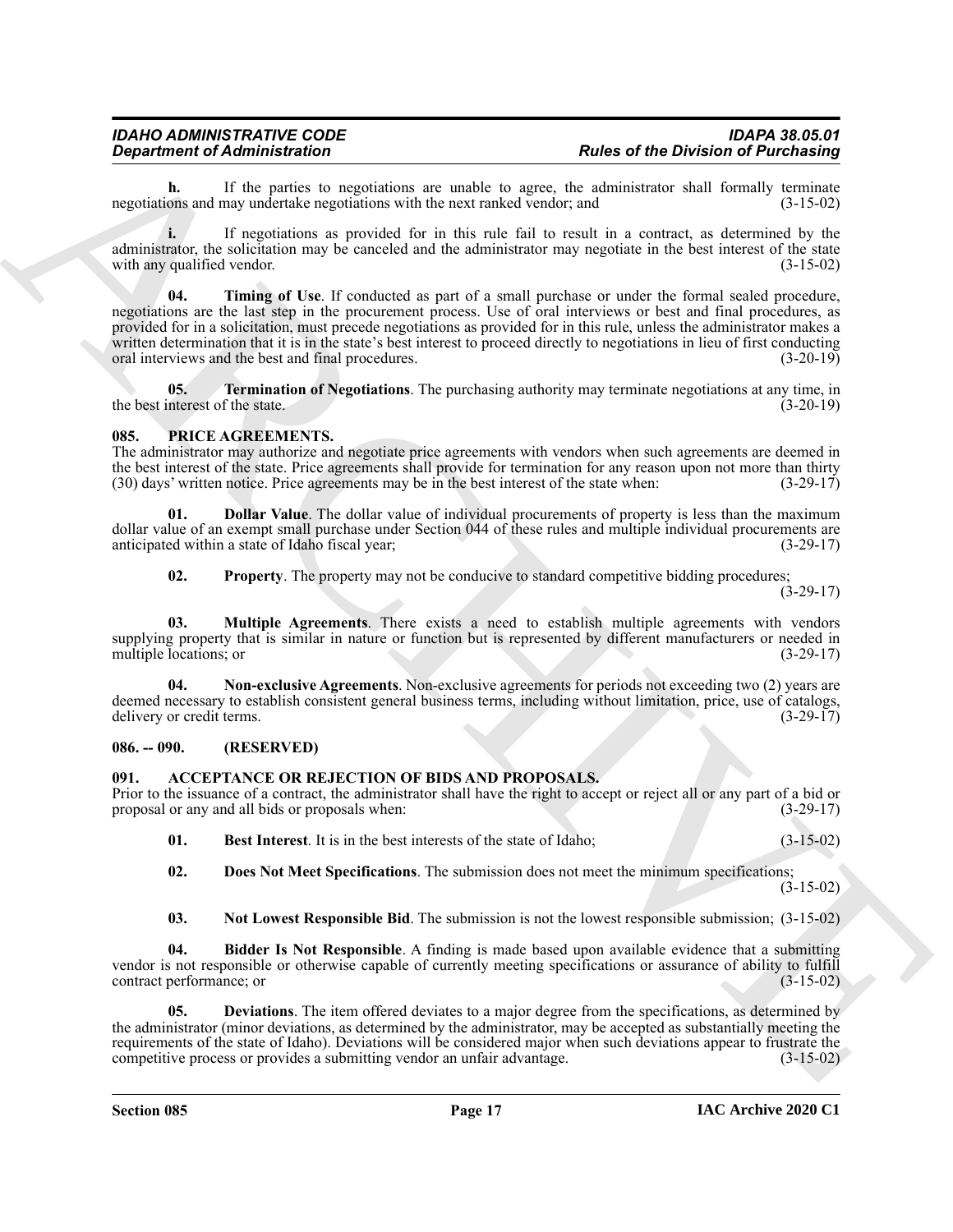#### <span id="page-17-3"></span><span id="page-17-0"></span>**092. CANCELLATION OF SOLICITATION.**

Prior to the issuance of a contract, the purchasing authority reserves the right to reject all bids, proposals or quotes or to cancel a solicitation. In the event of the cancellation of an invitation to bid or request for proposals, all submitting vendors will be notified. Examples of reasons for cancellation are:  $(3-29-17)$ 

<span id="page-17-6"></span><span id="page-17-5"></span><span id="page-17-4"></span>

| 01. | Inadequate or Ambiguous Specifications.            | $(3-15-02)$ |
|-----|----------------------------------------------------|-------------|
| 02. | <b>Specifications Have Been Revised.</b>           | $(3-15-02)$ |
| 03. | Cancellation Is in the Best Interest of the State. | $(3-29-17)$ |

#### <span id="page-17-12"></span><span id="page-17-1"></span>**093. NOTICE OF REJECTION.**

Bidders or offerors whose bids or proposals are rejected as non-responsive will be notified in writing of the reasons for such rejection. (3-15-02)

#### <span id="page-17-7"></span><span id="page-17-2"></span>**094. COMPETITIVE NEGOTIATIONS.**

<span id="page-17-11"></span>Notwithstanding the provisions of Section 041 of these rules applicable to the formal sealed procedure, the administrator may authorize the use of competitive negotiations when it is determined that the use of negotiations may enable the state to more effectively identify and refine potential solutions, especially where the business need is complex or requires innovation. (3-20-19)

**Experiment of Administration**<br> **Experiment of Administration**<br> **EXPECTIVITY CONTRATION**<br> **EXPECTIVITY CONTRATION**<br> **EXPECTIVITY CONTRATION**<br> **EXPECTIVITY CONTRATION**<br> **EXPECTIVITY CONTRATION**<br> **EXPECTIVITY CONTRATION**<br> **01.** Written Authorization. The administrator shall establish guidelines on how and when agencies may request to use competitive negotiations. Requests for authorization to utilize competitive negotiations must be provided in writing, in a format designated by the administrator. The request must provide the reasons that a formal sealed procedure is not practicable; as well as support for the use of competitive negotiations in order to meet a complex business need, solicit innovative solutions, enable the state to keep within approved program budgets, or to otherwise facilitate the receipt of the most cost-effective solution. Written authorization must be provided by the administrator in order for a purchasing authority to use competitive negotiations under this rule.

<span id="page-17-10"></span>**02.** Form of Solicitation. Proposals under this rule shall be solicited pursuant to an invitation to negotiate. (3-20-19) negotiate. (3-20-19)

<span id="page-17-8"></span>**03. Applicability of Other Rules**. An invitation to negotiate shall be subject to the rules applicable to a request for proposals, except as otherwise provided. Modifications under Section 072 of these rules will be allowed after closing to the extent authorized within the invitation to negotiate. Section 083 of these rules, proposal discussion with individual offerors, shall not apply to an invitation to negotiate. (3-20-19)

**04.** Content of Solicitation for Competitive Negotiation. Notwithstanding Section 051 of these rules, wing shall be included in an invitation to negotiate: (3-20-19) the following shall be included in an invitation to negotiate:

<span id="page-17-9"></span>**a.** Submission Information. Information regarding the applicable closing date, time and location.  $(3-20-19)$ 

**b.** Solicitation Procedure. An outline of the invitation to negotiate process. (3-20-19)

**c.** Specifications. Specifications developed in accordance with Section 111 of these rules, to the extent the purchasing authority determines adequate to inform interested vendors of the desired result. (3-20-19)

**d.** Contract Terms. Terms and conditions applicable to the contract, subject to the provisions of Section 112 of these rules. (3-20-19)

**e.** Trade-In Property. If trade-in property is to be included, a description of the property and location where it may be inspected. (3-20-19)

**f.** Incorporation by Reference. A brief description of any documents incorporated by reference that specifies where such documents can be obtained. (3-20-19)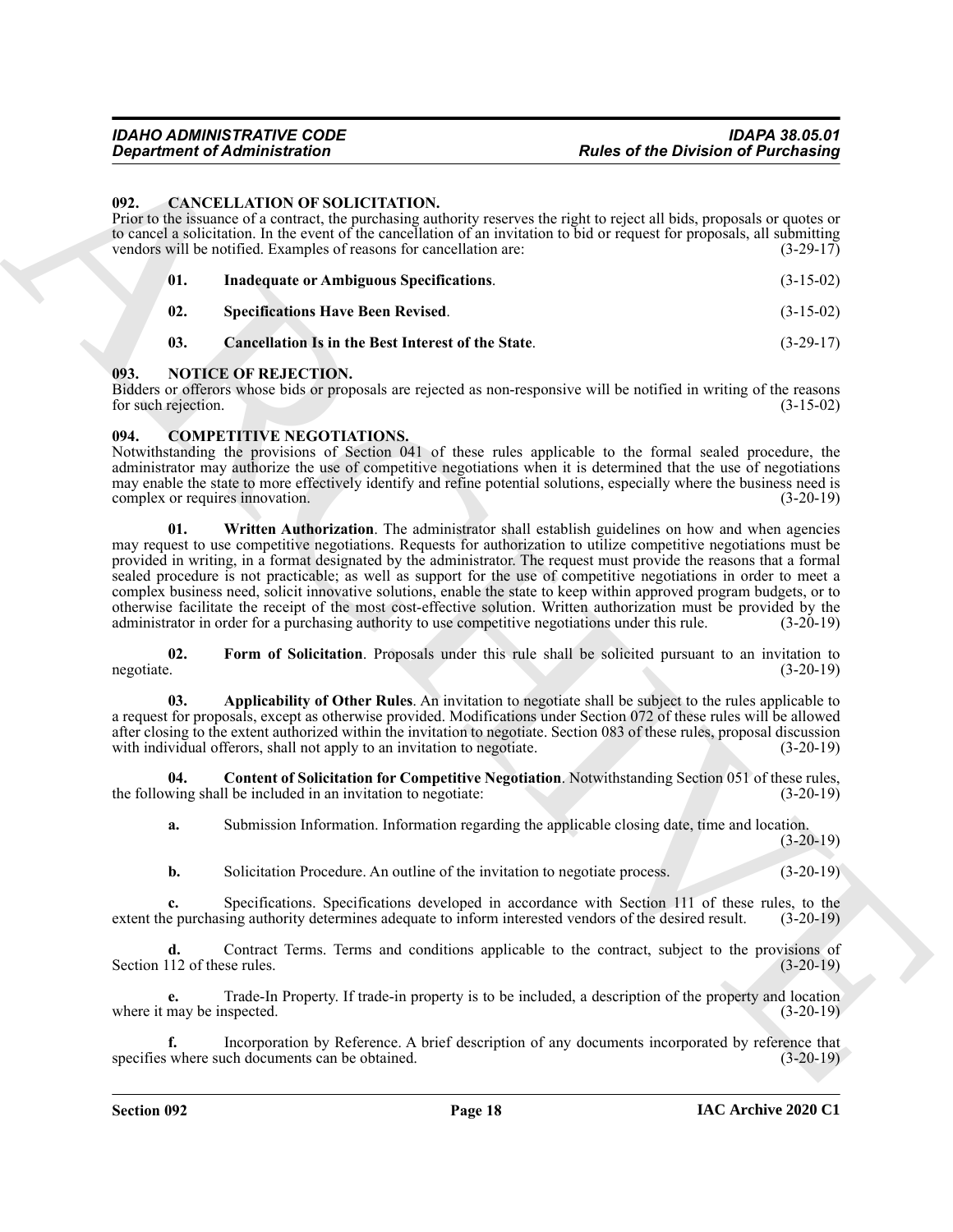**g.** Pre-Proposal or Pre-Bid Conference. The date, time and location of the conference must be included in the solicitation. (3-20-19)

**h.** Evaluation and Award Criteria. A summary of evaluation criteria to be used in determining property acceptability; evaluation criteria to classify proposals and determine the competitive threshold for negotiations; as well as the criteria that will be used to make the lowest responsive and responsible determination.

 $(3-20-19)$ 

<span id="page-18-5"></span>**Cost**. The buyer may request cost proposals at any time during the invitation to negotiate process; and may elect to request cost proposals only from those offerors determined to be in the competitive range for award ("finalists"), in accordance with the instructions contained within the solicitation. (3-20-19)

<span id="page-18-4"></span>**06. Conduct of Negotiations**. Negotiations shall be conducted in accordance with the procedure outlined in the invitation to negotiate, which may include multiple iterations of submissions and discussions in order to classify proposals; allow for revisions to the solicitation proposal(s), including any requirements, terms, conditions or specifications; and to determine finalists. The negotiation process ends upon submission of the best and final offer(s) from the finalists, after which time vendors shall not be allowed to make further modifications to their proposal(s).  $(3-20-19)$ 

#### <span id="page-18-0"></span>**095. -- 100. (RESERVED)**

#### <span id="page-18-7"></span><span id="page-18-6"></span><span id="page-18-1"></span>**101. LEASES.**

**01. Lease for Personal Property**. A lease for personal property may be entered into provided the lease is subject to the same requirements of competition that govern the purchase of property. Leases for periods exceeding one (1) year specifically require the approval of the administrator. (3-15-02)

<span id="page-18-8"></span>Lease Purchase Option. Unless a specific exemption is granted by the administrator or unless otherwise exempt by these rules, a lease purchase option may be exercised only if the lease containing the purchase option was awarded using the competitive process. Before exercising such an option, the buyer shall meet all applicable requirements of Section 67-9222, Idaho Code, including providing notice of the exercise of option as a sole source or competitively bidding the property by soliciting bids for new or used property. (3-15-02)

#### <span id="page-18-2"></span>**102. -- 110. (RESERVED)**

#### <span id="page-18-11"></span><span id="page-18-10"></span><span id="page-18-3"></span>**111. SPECIFICATIONS -- POLICIES AND DEVELOPMENT.**

**Experiment of Administration**<br>
Transformation in the Background of Particular Particular and the distribution of the constraints of the constraints of the constraints of the state of the constraints and the state of the **01. Purpose**. Unless exempted by these rules or by the administrator, all solicitations require specifications. Specifications set forth the characteristics of the property to be acquired. Specifications serve as the basis for obtaining property adequate and suitable for the using agency's needs in a cost effective manner, taking into account the costs of ownership and operation as well as initial acquisition costs. Specifications shall be drafted clearly to describe the agency's needs and to enable the vendors to determine and understand the agency's requirements. Specifications shall, as much as practical, be nonrestrictive to provide an equal basis for participation by an optimum number of vendors and to encourage competition. This information may be in the form of a description of the physical, functional or performance characteristics, a reference brand name or both. It may include a description of any required inspection, testing or preparation or delivery. Specifications may be incorporated by reference or contained in an attachment. (3-29-17)

<span id="page-18-12"></span>**02. Use of Functional or Performance Descriptions**. Specifications shall, to the extent practicable, emphasize functional or performance criteria while limiting design or other detailed physical descriptions to those necessary to meet the needs of the agency. To facilitate the use of such criteria, using agencies shall endeavor to include as a part of purchase requisitions their principal functional or performance needs. (3-15-02)

<span id="page-18-9"></span>**03.** Preference for Commercially Available Products. Requirements shall be satisfied by standard cial products whenever practicable. (3-15-02) commercial products whenever practicable.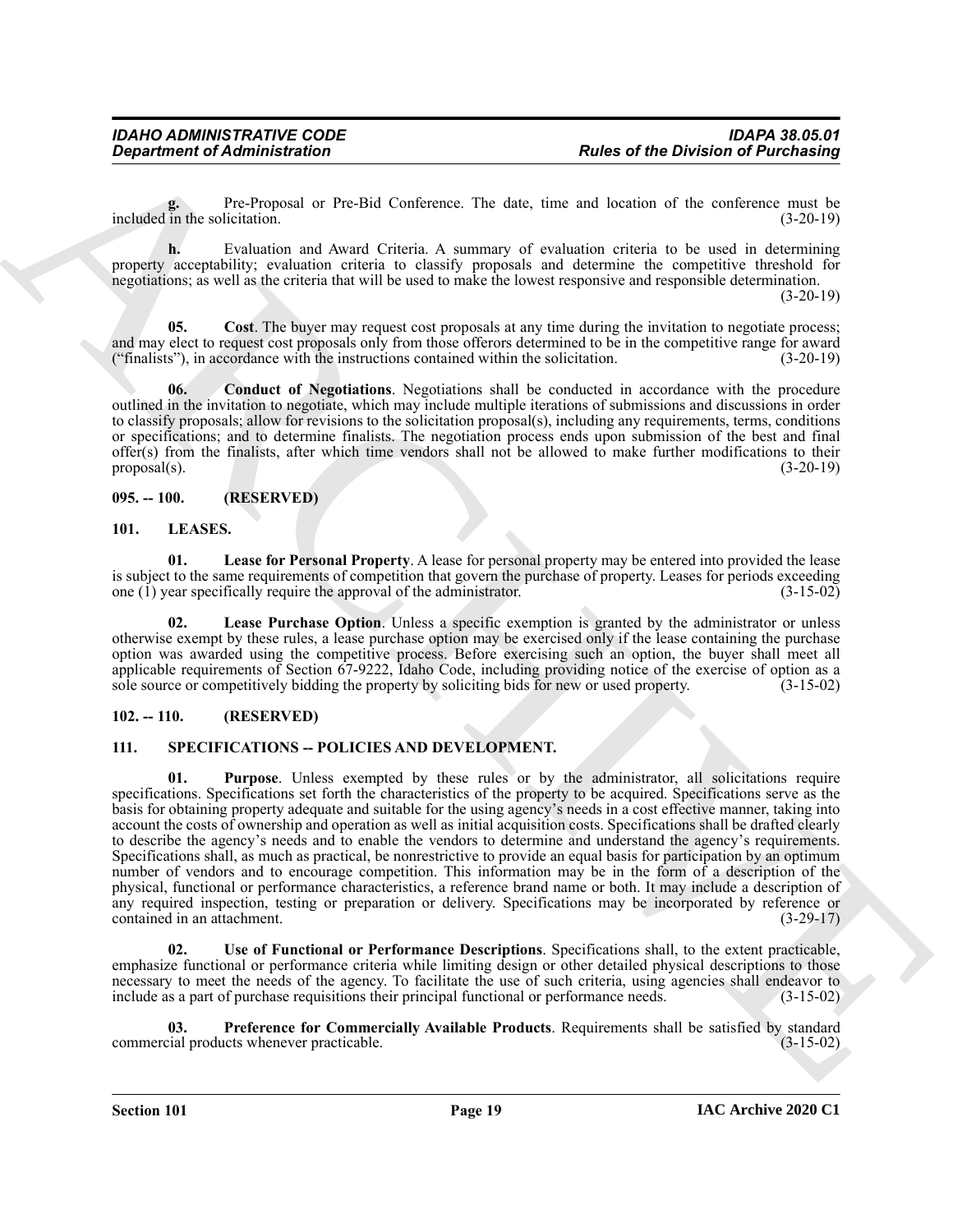# <span id="page-19-4"></span>**04. Brand Name or Equal Specification**. (3-15-02)

**a.** A brand name or equal specifications may be used when the buyer determines that such a tion is in the agency's best interest. (3-15-02) specification is in the agency's best interest.

**b.** A brand name or equal specification shall seek to designate as many different brands as are practicable as "or equal" and shall state that products substantially equivalent to those designated will be considered for award.  $(3-15-02)$ 

**c.** Unless the buyer authorized to finally approve specifications determines that the essential characteristics of the brand names included in the specifications are commonly known in the industry or trade, brand name or equal specifications shall include a description of the particular design and functional or performance characteristics required. (3-15-02)

**d.** Where a brand name or equal specification is used, the document shall contain explanatory language that the use of a brand name is for the purpose of designating the standard of quality, performance, and characteristics desired and is not intended to restrict competition. (3-15-02)

# <span id="page-19-5"></span>**05. Brand Name Specification**. (3-15-02)

**Exparimented Advantation Constraints Constraints in the state of the Division of Pacification (Advantation Constraints)<br>
and the state of the state of the state of the state of the state of the state of the state of the a.** Since use of a brand name specification is restrictive, such a specification may only be used when the administrator or designee makes a written determination. Such determination may be in any form, such as a purchase evaluation or a statement of single manufacturer justification. The written statement must state specific reasons for use of the brand name specification. (3-15-02) reasons for use of the brand name specification.

**b.** The administrator shall seek to identify sources from which the designated brand name item or items can be obtained and shall solicit such sources to achieve whatever degree of competition is practicable. If only one (1) source can supply the requirement, the acquisition shall be made under Section 67-9221, Idaho Code.

(3-15-02)

<span id="page-19-6"></span>**06. Specification of Alternates May Be Included**. A specification may provide alternate descriptions of property where two (2) or more design, functional or performance criteria will satisfactorily meet the agency's requirements. (3-15-02)

# <span id="page-19-1"></span><span id="page-19-0"></span>**112. CONTRACT TERMS - POLICIES AND LIMITATIONS.**

**01. Prohibited Terms**. Purchasing authorities do not have the authority to bind the state of Idaho or an agency to the following terms. If a contract contains such a term, the term shall be void pursuant to Section 67-9213,<br>Idaho Code. (4-6-15) Idaho Code. (4-6-15)

<span id="page-19-2"></span>**a.** Terms waiving the sovereign immunity of the state of Idaho. (4-6-15)

**b.** Terms subjecting the state of Idaho or its agencies to the jurisdiction of the courts of other states.  $(4-6-15)$ 

**c.** Terms limiting the time in which the state of Idaho or its agencies may bring a legal claim under the contract to a period shorter than that provided in Idaho law. (4-6-15)

**d.** Terms imposing a payment obligation, including a rate of interest for late payments, less favorable than the obligations set forth in Section 67-2302, Idaho Code. (4-6-15)

# <span id="page-19-3"></span>**02. Terms Requiring Special Consideration**. (4-6-15)

**a.** Unless specifically authorized by the Idaho legislature, terms requiring an agency or the state of Idaho indemnify a vendor shall be subject to the provisions of Section 59-1015, Idaho Code, and require an appropriation by the Idaho legislature. Indemnification terms not specifically authorized by the Idaho legislature or subject to appropriation shall be void pursuant to Section 67-9213, Idaho Code, and Section 59-1016, Idaho Code.

 $(4-6-15)$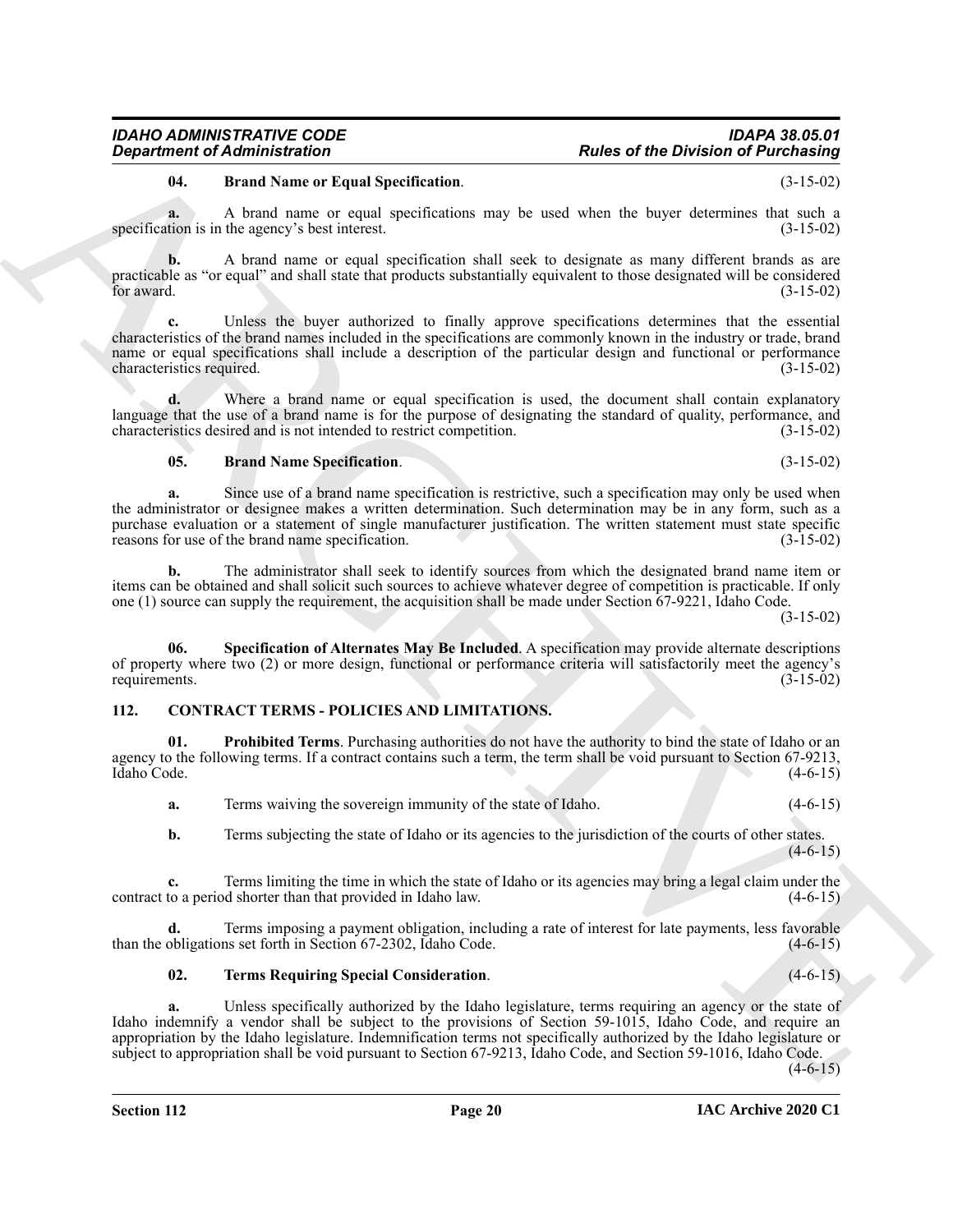**b.** Purchasing authorities shall consult with legal counsel prior to accepting terms submitting the contract to arbitration or waiving the state of Idaho's right to a jury trial. (4-6-15)

### <span id="page-20-0"></span>**113. CONTRACT OVERSIGHT.**

<span id="page-20-4"></span><span id="page-20-2"></span>**01. Contract Management and Contract Administration**. (3-29-17)

**a.** Agencies which issue their own contracts pursuant to their delegated authority (or as otherwise exempt from the requirements of these rules) will be responsible for all aspects of contract management and contract administration, as those terms are defined in Section 011 of these rules. (3-29-17)

**b.** When the division of purchasing issues a contract on behalf of an agency, in its role as the state's contracting agent, the division of purchasing is responsible for contract administration and the agency is responsible for contract management. (3-29-17)

**02.** Contract Management. Each state agency which manages one (1) or more contracts, whether entered into directly by the agency or by the division of purchasing acting as the statutory purchasing agency for the agency, will perform the following minimum contract management functions at a level consistent with the dollar value, complexity, and risk associated with each contract (3-29-17)

<span id="page-20-3"></span>**a.** Designate a competent contract manager as the single point of contact for each agency contract; (3-29-17)

**b.** Document the contract manager's responsibilities and reporting requirements relative to the contract, including activities such as management of the invoice and payment process, budget tracking, and invoice review and reconciliation with contract requirements and deliverables, to ensure compliance; (3-29-17)

**c.** Document a communication and escalation plan, as between the contract manager, identified agency personnel and the contract administrator, designed to ensure timely and effective contract monitoring and issue resolution (the communication and escalation plan must include the division of purchasing for contracts for which the division of purchasing is acting as the statutory purchasing agent for the agency); (3-29-17)

**d.** Develop and implement internal contract monitoring tools, including a reporting structure, based bllar value and/or potential risk associated with contract failure; and (3-29-17) on the dollar value and/or potential risk associated with contract failure; and

<span id="page-20-5"></span>**e.** Close out each contract, including, but not limited to documenting receipt of goods or services in compliance with contract requirements as well as a review of vendor performance and lessons learned. (3-29-17)

**Experiment of Administration**<br> **Experiment of Administration**<br>
Constant on the value of the content of the figure of the Division of Pair Chinach<br>
Constant on the value of the state of the state of the state of the state **03. Service Contracts Exceeding \$1,500,000 in Total Value**. For each contract which is valued at more than one million five hundred thousand dollars (\$1,500,000) over the duration of the contract and which consists primarily of the purchases of services, the agency responsible for contract management must develop and implement contract reporting requirements that capture, at a minimum, information on compliance with financial provisions and delivery schedules; the status of any corrective action plans; as well as any liquidated damages assessed or collected under the contract during the current reporting period. Reports will be submitted to the designated agency purchasing representative as well as the division of purchasing on no less than a biannual basis, with a schedule for each contract determined by the contract manager in consultation with the agency purchasing representative and the division of purchasing. (3-29-17)

#### <span id="page-20-7"></span><span id="page-20-6"></span><span id="page-20-1"></span>**114. INFORMATION TECHNOLOGY RESALE.**

**01. Purpose**. The use of resellers is common in the acquisition of information technology; however, the use of a reseller to acquire information technology attempts to separate the application of the State Procurement Act from the contract terms required by the information technology owner for use of the information technology. The requirements of this rule are in place to apply Idaho law to the contract terms required by the information technology owner, when information technology is acquired through a reseller. (3-20-19)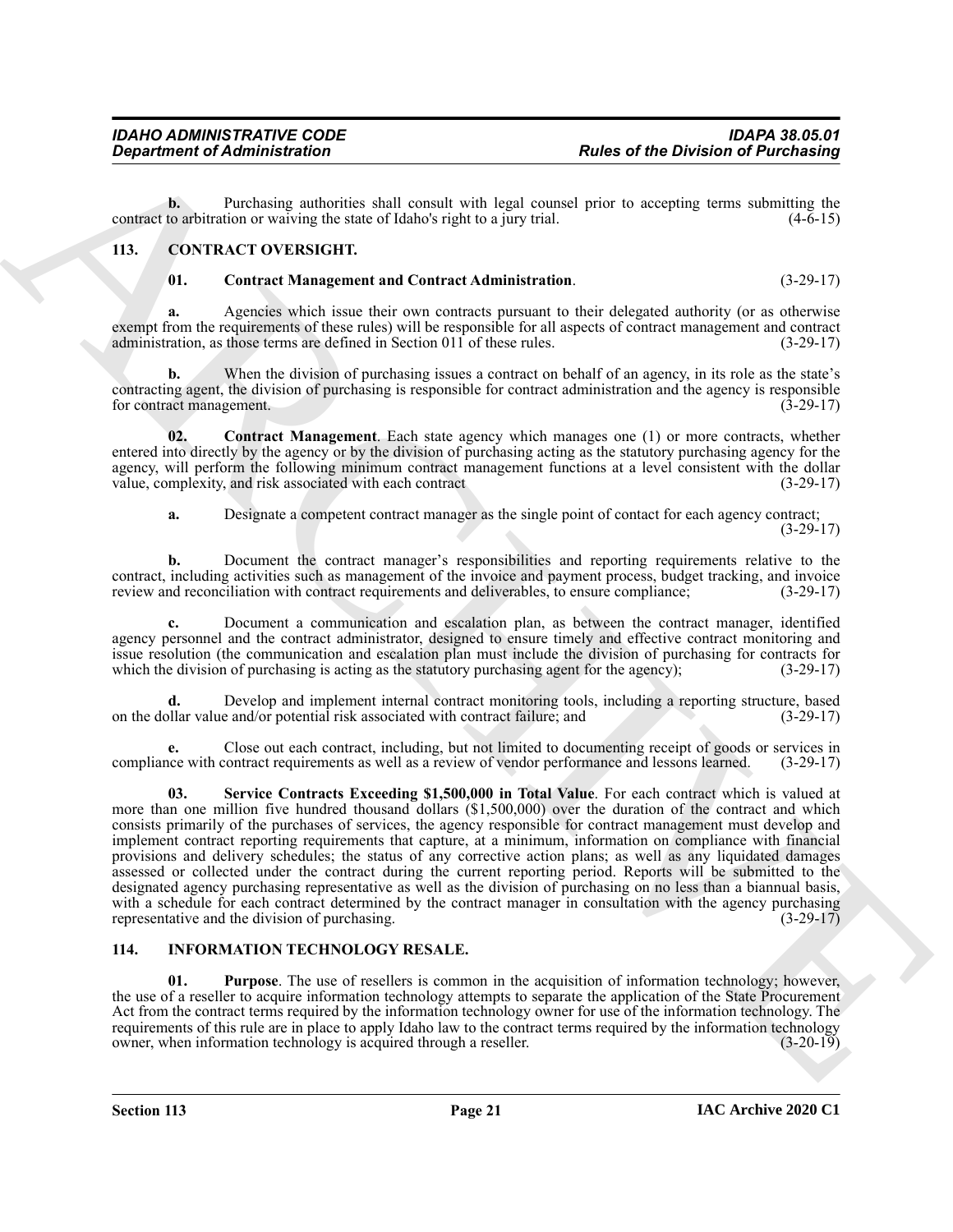<span id="page-21-15"></span>**02. Terms**. All license, sale, or use terms imposed by the information technology owner shall be othe following: (3-20-19) subject to the following:

**a.** Licensing, sale, or use terms required by a third party owner of information technology sold through a reseller shall be subject to these rules, specifically including Subsection 112.01 and Paragraph 112.02.a. of these rules. If a contract contains a term prohibited by Section 112 of these rules, the term shall be void pursuant to Section 67-9213. Idaho Code. (3-20-19) Section 67-9213, Idaho Code.

### <span id="page-21-1"></span><span id="page-21-0"></span>**115. -- 199. (RESERVED)**

#### <span id="page-21-18"></span><span id="page-21-14"></span>**SUBCHAPTER B – RULES GOVERNING CONTESTED CASE HEARINGS ON BID APPEALS AT THE DIVISION OF PURCHASING**

#### <span id="page-21-2"></span>**200. FILING OF APPEAL.**

The notice of appeal must be filed in accordance with Section 67-9232(3)(a)(iii), Idaho Code. (3-20-20)

#### <span id="page-21-16"></span><span id="page-21-3"></span>**201. NOTICE OF CONTESTED CASE HEARING.**

A notice of a contested case hearing shall be provided to the bidder, giving at least ten (10) days' advance notice of the contested case hearing. The contested case hearing will be held in Ada County, at such place as may be designated in the hearing notice. Upon concurrence of the parties and the determinations officer, contested case hearings may be conducted telephonically. (3-20-20)

#### <span id="page-21-12"></span><span id="page-21-4"></span>**202. BRIEFS AND MEMORANDA.**

Any party may make a request in writing to the determinations officer to file briefs, memoranda, proposed orders or statements of position and the determinations officer shall grant or deny such request as the determinations officer deems appropriate under the circumstances of a particular case. The determinations officer may request briefs, memoranda, proposed orders, or statements of position. (3-20-20)

#### <span id="page-21-19"></span><span id="page-21-5"></span>**203. RULES OF EVIDENCE.**

The determinations officer shall control the hearing and direct the order or presentation. A party shall be entitled to introduce evidence, examine and cross-examine witnesses, make arguments, and generally participate in the conduct of the proceedings. (3-20-20)

#### <span id="page-21-11"></span><span id="page-21-6"></span>**204. ADMISSION OF EVIDENCE.**

The admission of evidence at contested case hearings shall be governed by IDAPA 04.11.01, "Idaho Rules of Administrative Procedure of the Attorney General," Sections 600 through 609. (3-20-20)

#### <span id="page-21-20"></span><span id="page-21-7"></span>**205. TESTIMONY.**

Testimony to be considered by the determinations officer in the hearing shall be by sworn testimony, except for matters noticed or entered by stipulation. (3-20-20)

#### <span id="page-21-13"></span><span id="page-21-8"></span>**206. DISCOVERY.**

Discovery may be conducted in the manner and to the extent allowed by the Idaho Rules of Civil Procedure only if first formally agreed to by the parties, or by order of the determinations officer after an application has been filed and a showing that discovery is required to clarify issues, identify witnesses, or preserve testimony. The order may limit the scope of discovery and the method of discovery as the determinations officer deems appropriate under the circumstances of a particular case. (3-20-20)

#### <span id="page-21-17"></span><span id="page-21-9"></span>**207. RECORDING AND TRANSCRIPTION.**

**Experiment of Administration**<br> **Experiment of Administration**<br>
antique and the convention of the state and the state and the state of the Division of Pair Chief and the state of the state of the state of the state of the The hearing will be recorded by electrical device. A written transcript will be produced by the department upon request of either party. A bidder requesting such transcript shall be responsible for the cost of the transcript. Any party wishing to have the hearing recorded by a qualified court reporter must request such no less than five (5) business days in advance of the date set for hearing. The requesting party shall pay the cost of the reporter's fees and shall provide a copy to the determinations officer. The non-requesting party may pay for an additional copy for its own use.  $(3-20-20)$ 

<span id="page-21-21"></span><span id="page-21-10"></span>**208. WITNESSES AND EVIDENCE.**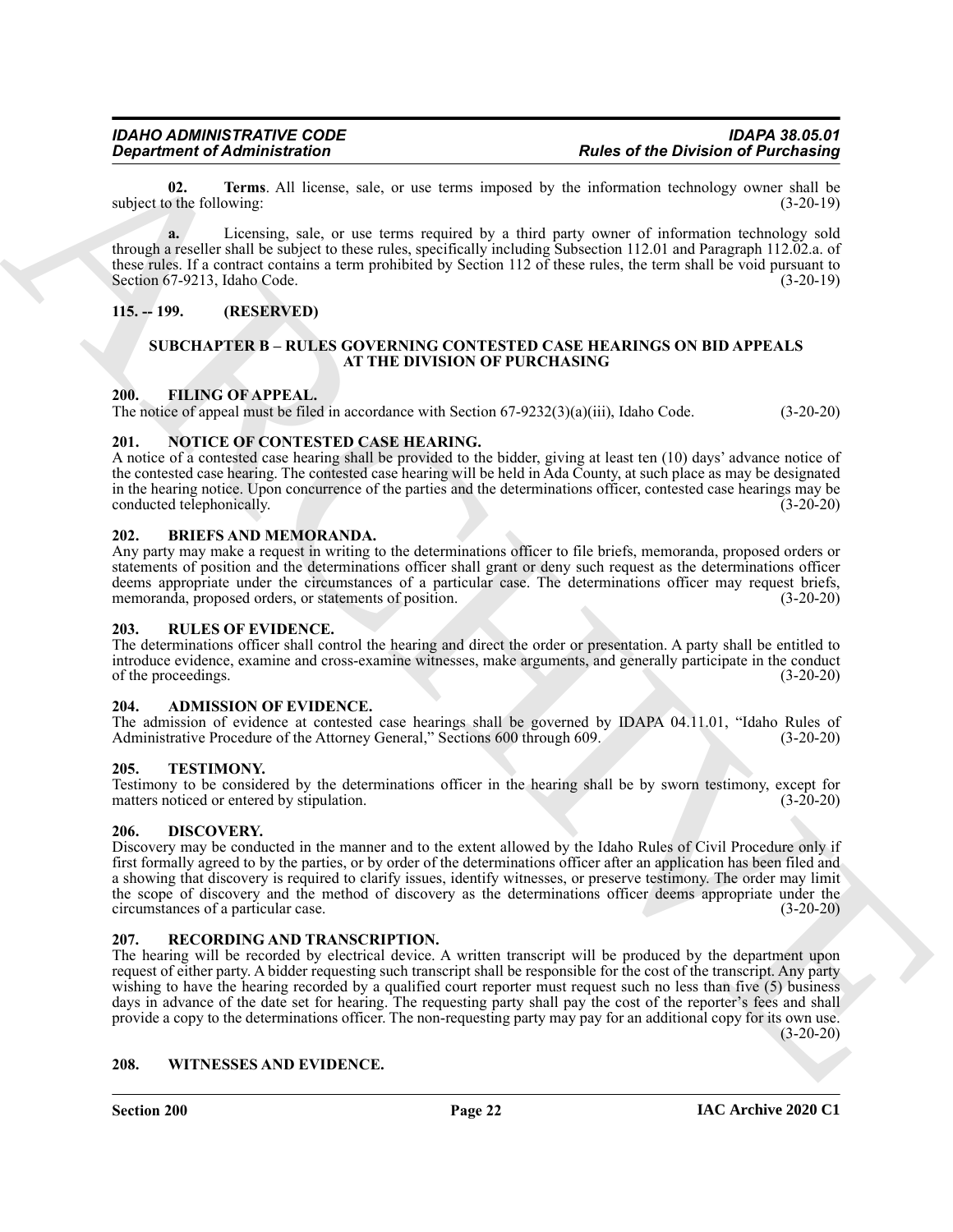The determination officer, on his own or upon application of the bidder or the Department of Administration, may issue subpoenas for the attendance of witnesses and production of documents. (3-20-20) issue subpoenas for the attendance of witnesses and production of documents.

#### <span id="page-22-7"></span><span id="page-22-0"></span>**209. FINDINGS OF FACT AND CONCLUSIONS OF LAW.**

**Singularities of the Division Control of the Control of the Control of the Control of Purchasing<br>
The AARCHIVES OF TACT AND CONCLUSION OF LAW.<br>
2001. IS THEN USE OF TACT AND CONCLUSION OF LAW.<br>
2006. One that is a local** Once the matter is fully submitted, the determinations officer shall issue findings of fact, conclusions of law and preliminary order. Copies shall be provided to all parties. (3-20-20)

#### <span id="page-22-6"></span><span id="page-22-1"></span>**210. FINAL ORDER.**

Upon receipt of the determination officer's preliminary order, the director shall issue a final order affirming, modifying, or reversing the original selection determination. Copies shall be provided to all parties. (3-20-20)

#### <span id="page-22-8"></span><span id="page-22-2"></span>**211. MOTIONS FOR RECONSIDERATION.**

Motions for reconsideration of the determination officer's preliminary order or of the Director's final order are not allowed. (3-20-20)

#### <span id="page-22-5"></span><span id="page-22-3"></span>**212. APPEALS.**

Appeals from the final order shall be taken in accordance with Section 67-5270, Idaho Code. (3-20-20)

<span id="page-22-4"></span>**213. -- 999. (RESERVED)**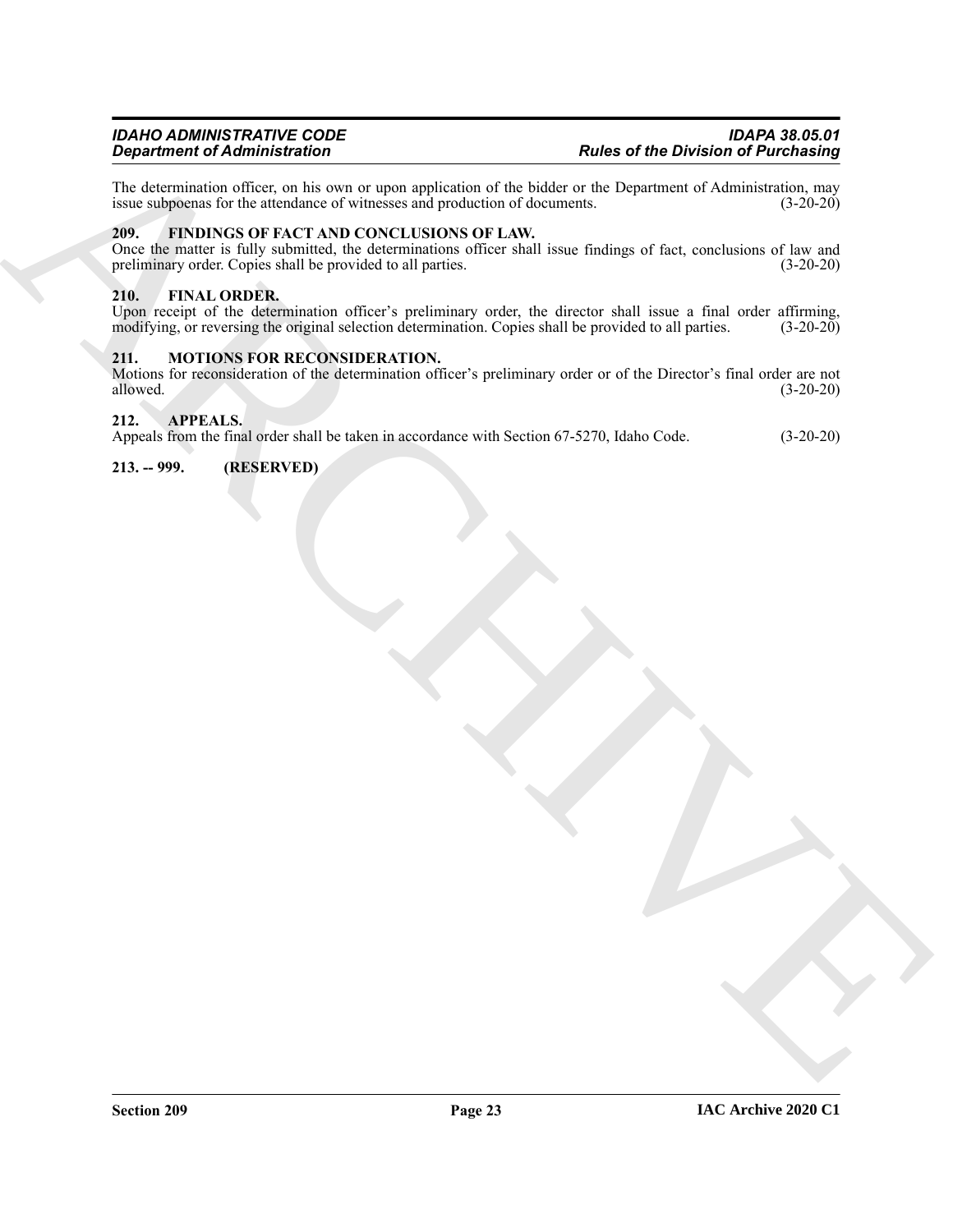# *Subject Index*

#### **A**

Acceptance Or Rejection Of Bids & Proposals 17 Best Interest 17 Bidder Is Not Responsible 17 Deviations 17 Does Not Meet Specifications 17 Not Lowest Responsible Bid 17 Acquisition Of Concession Services 7 Admission of Evidence 22 Appeals 23

# **B**

Briefs & Memoranda 22

**C** Cancellation Of Solicitation 18 Cancellation Is in the Best Interest of the State 18 Inadequate or Ambiguous Specifications 18 Specifications Have Been Revised 18 Changes To Invitation To Bid Or Request For Proposals 11 Competitive Negotiations 18 Applicability of Other Rules 18 Conduct of Negotiations 19 Content of Solicitation for Competitive Negotiation 18 Cost 19 Form of Solicitation 18 Written Authorization 18 Content Of Solicitations Issued Under A Formal Sealed Procedure 11 Contract Terms 11 Evaluation Criteria 11 Incorporation by Reference 11 Pre-Proposal or Pre-Bid Conference 11 Specifications 11 Submission Information 11 Trade-In Property 11 Contract Oversight 21 Contract Management 21 Contract Management & Contract Administration 21 Service Contracts Exceeding \$1,500,000 in Total Value 21 Contract Terms - Policies & Limitations 20 Prohibited Terms 20 Terms Requiring Special Consideration 20 Cooperative Purchasing Political Subdivisions 7

# **D**

[A](#page-16-3)ccording to the state of the state of the state of the state of the state of the state of the state of the state of the state of the state of the state of the state of the state of the state of the state of the state of Definitions, IDAPA 38.05.01 4 Alternate 4 Brand Name or Equal Specification 4 Brand Name Specification 4 Buyer 4 Competitive Negotiation 4 Concession Services 4 Consultant Services 4 Contract Administration 4 Contract Management 4 Division 4 Document 5 Equal 5 Formal Sealed Procedure 5 Informal Solicitation 5 Invitation to Bid 5 Invitation to Negotiate 5 Offeror 5 Professional Services 5 Proposal 5 Public Agency 5 Purchase Order 5 Purchasing Activity or Authority 5 Quote 5 Request for Proposals 5 Request for Quote 5 Requisition 6 Sealed 6 Sealed Procedure Limit 6 Small Purchase 6 State 6 Telecommunications 6 Written 6 Delegation Of Authority Of Administrator 6 Accompaniments to Application 6 Authority Not Transferable 7 Designee Responsibility 7 Failure to Comply 7 Manner of Submission 6 Policy 7 Quarterly Review 7 Sub-delegation 7 Determination Of Fair Market Price For Rehabilitation Agency Acquisitions 11 Discovery 22

# **E**

Emergency Purchases 9 Conditions 9 Definition of Emergency Conditions 9

Evaluation & Award 13 Extension of Time for Acceptance 14 General 13 Information Pertaining to Responsibility 14 Only One Submission Received 14 Partial Award 14 Standards of Responsibility 13 Written Determination of Nonresponsibility Required 14 Exceptions To Competition 8 Contracts with Other Public Agencies 8 Correctional Industries 8 Emergency Purchases 8 Exempt Purchases 9 Existing Open Contracts 8 Federal Government Acquisitions 8 Purchases from General Services Administration Federal Supply Contractors 8 Rehabilitation Agency Acquisitions 8 Reverse Auctions 8 Sole Source Purchases 8

# **F**

Filing Of Appeal 22 Final Order 23 Findings of Fact & Conclusions of Law  $23$ Form Of Communication 6 Form Of Submission For Solicitations Issued Under A Formal Sealed Procedure 11 Electronic Submissions 12 Manual Submissions 11

# **I**

Information Technology Resale 21 Purpose 21

Terms 22

#### **L**

Late Bids/Proposals, Late Withdrawals & Late Modifications 12 Leases 19 Lease for Personal Property 19 Lease Purchase Option 19 Legal Authority 4

#### **M**

Mistakes 12 Mistakes Discovered After